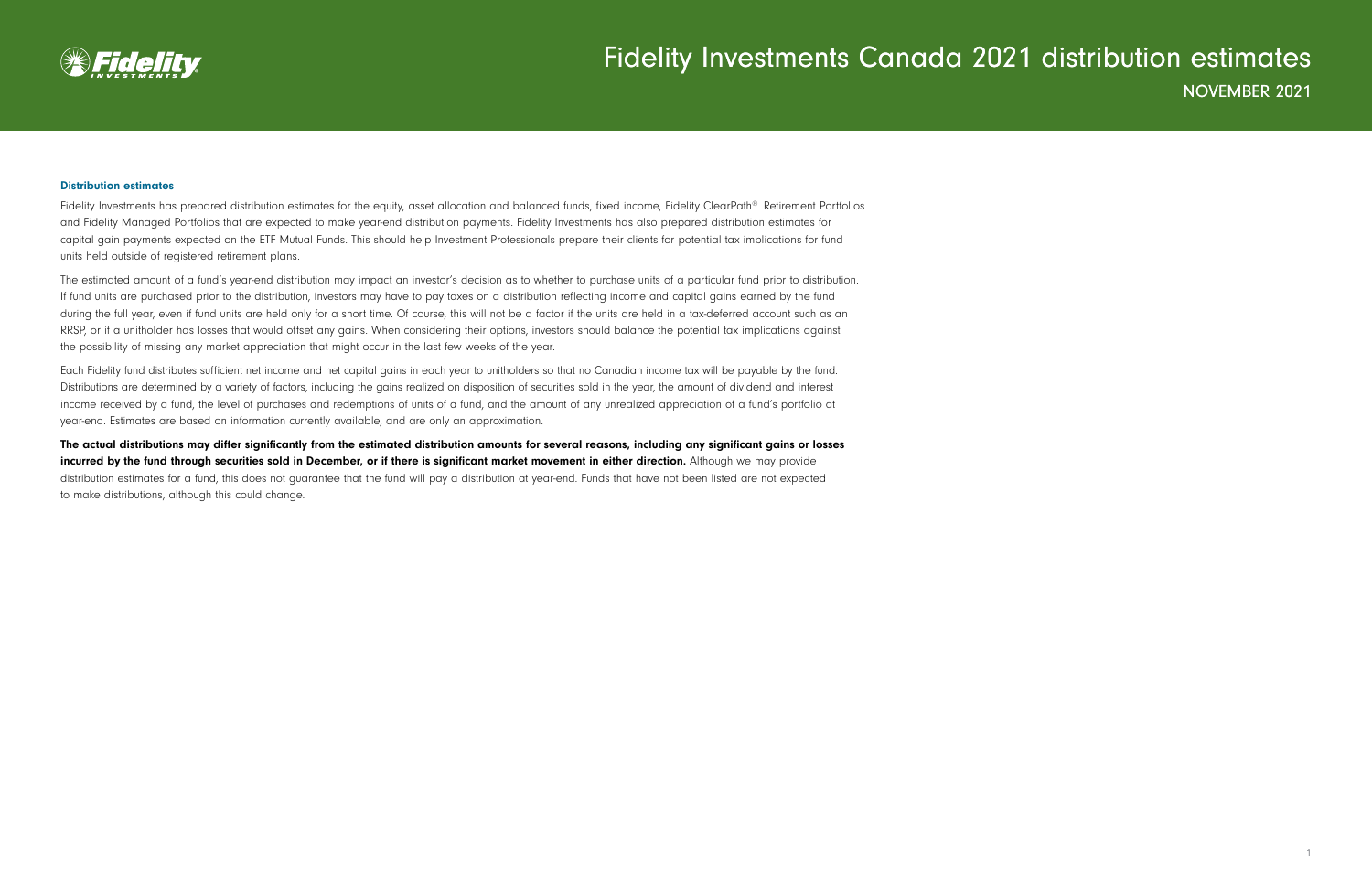### Distribution payment date: December 21, 2021

Fidelity intends to pay distributions for the following funds on December 21 to all unitholders holding the funds as of December 20 (i.e. the record date). The following estimates include income and capital gains (as applicable). The actual distributions will be different:

| <b>FUND</b>                                             |                  | Δ                        | B                               |                          | F <sub>5</sub>           | F8                       | S <sub>5</sub>           | S8                              | <b>T5</b>                | T8                       |                          | 15                       | 18                       | Q                        |
|---------------------------------------------------------|------------------|--------------------------|---------------------------------|--------------------------|--------------------------|--------------------------|--------------------------|---------------------------------|--------------------------|--------------------------|--------------------------|--------------------------|--------------------------|--------------------------|
|                                                         | <b>Fund Code</b> | 2949/2950/2951           | 2958                            | 2961                     | 2962                     | 2963                     | 2959                     | 2960                            | 2952/2953/2954           | 2955/2956/2957           | $\overline{\phantom{a}}$ |                          | $\overline{\phantom{a}}$ |                          |
| <b>Fidelity American Balanced Fund</b>                  | Per Unit         | 0.1564                   | 0.1845                          | 0.3265                   | 0.4892                   | 0.3978                   | 0.2723                   | 0.2183                          | 0.2308                   | 0.1956                   | $\overline{\phantom{a}}$ | $\overline{\phantom{a}}$ | $\overline{\phantom{a}}$ |                          |
|                                                         | % NAV            | 1.00%                    | 1.17%                           | 2.02%                    | 2.05%                    | 2.07%                    | 1.18%                    | 1.18%                           | 1.01%                    | 1.06%                    | $\sim$                   |                          | $\sim$                   |                          |
|                                                         | <b>Fund Code</b> | 083/383/583              | 283                             | 683                      | 1778                     | 1779                     | 1216                     | 206                             | 1316/1516/1816           | 006/506/806              | $\overline{\phantom{a}}$ | $\overline{\phantom{a}}$ | $\overline{\phantom{a}}$ | $\overline{\phantom{a}}$ |
| Fidelity American Disciplined Equity® Fund              | Per Unit         | 0.7628                   | 0.8459                          | 1.3486                   | 1.4008                   | 1.1421                   | 0.7086                   | 0.3711                          | 0.6578                   | 0.3350                   | $\overline{\phantom{a}}$ | $\overline{\phantom{a}}$ | $-$                      |                          |
|                                                         | % NAV            | 2.50%                    | 2.70%                           | 3.74%                    | 3.68%                    | 3.68%                    | 2.65%                    | 2.68%                           | 2.53%                    | 2.50%                    | $\sim$                   | $\overline{\phantom{a}}$ | $\overline{\phantom{a}}$ |                          |
|                                                         | <b>Fund Code</b> | 064/564/864              | 264                             | 638                      | 2389                     | 2391                     | 2387                     | 2388                            | 2381/2383/2385           | 2382/2384/2386           | $\overline{\phantom{a}}$ | $\overline{\phantom{a}}$ | $-$                      | $\overline{\phantom{a}}$ |
| Fidelity American Equity Fund (formerly American Value) | <b>Per Unit</b>  | 0.3296                   | 0.3911                          | 0.7666                   | 0.7437                   | 0.5437                   | 0.4151                   | 0.2996                          | 0.3400                   | 0.2522                   | $\sim$                   | $\overline{\phantom{a}}$ | $\overline{\phantom{a}}$ |                          |
|                                                         | % NAV            | 1.19%                    | 1.37%                           | 2.35%                    | 2.37%                    | 2.34%                    | 1.41%                    | 1.39%                           | 1.18%                    | 1.19%                    | $\sim$                   | $\overline{\phantom{a}}$ | $\sim$                   | $-$                      |
|                                                         | <b>Fund Code</b> | 081/381/581              | 281                             | 681                      | 1799                     | 1833                     | 1289                     | 289                             | 1389/1589/1889           | 089/589/889              | $\sim$                   | $\overline{\phantom{a}}$ | $\overline{\phantom{a}}$ | $\overline{\phantom{0}}$ |
| Fidelity Canadian Asset Allocation Fund                 | Per Unit         | 4.4909                   | 4.5830                          | 5.0147                   | 2.0178                   | 1.5586                   | 1.2050                   | 0.6838                          | 1.1793                   | 0.6688                   | $\overline{\phantom{a}}$ |                          |                          |                          |
|                                                         | % <b>NAV</b>     | 12.72%                   | 12.91%                          | 13.90%                   | 13.89%                   | 13.89%                   | 12.89%                   | 12.89%                          | 12.70%                   | 12.71%                   | $\equiv$                 |                          |                          |                          |
|                                                         | <b>Fund Code</b> | 082/382/582              | 282                             | 682                      | 1836                     | 1837                     | 1279                     | 279                             | 1379/1579/1879           | 087/369/579              | $\overline{\phantom{a}}$ |                          |                          |                          |
| Fidelity Canadian Balanced Fund                         | Per Unit         | 1.3974                   | 1.4126                          | 1.4940                   | 0.8298                   | 0.6274                   | 0.6071                   | 0.3618                          | 0.5842                   | 0.3460                   | $\equiv$                 |                          |                          |                          |
|                                                         | % NAV            | 5.09%                    | 5.15%                           | 5.44%                    | 5.46%                    | 5.49%                    | 5.18%                    | 5.22%                           | 5.13%                    | 5.16%                    | $\overline{\phantom{a}}$ | $-$                      | $-$                      | $\overline{\phantom{0}}$ |
|                                                         | <b>Fund Code</b> | 033/533/833              | 233                             | 633                      | $-$                      |                          | $\sim$                   | $\qquad \qquad -$               | $\sim$                   | $\overline{\phantom{a}}$ | $\overline{\phantom{a}}$ | $\overline{\phantom{a}}$ | $-$                      | $\overline{\phantom{0}}$ |
| Fidelity Canadian Bond Fund                             | Per Unit         | 0.0161                   | 0.0198                          | 0.0268                   | $\sim$                   |                          | $\overline{\phantom{0}}$ |                                 | $\sim$                   | $\overline{\phantom{a}}$ | $\overline{\phantom{a}}$ |                          |                          |                          |
|                                                         | % NAV            | 0.11%                    | 0.14%                           | 0.18%                    | $\sim$                   |                          | $\overline{\phantom{0}}$ | $\overline{\phantom{0}}$        | $\sim$                   | $\overline{\phantom{a}}$ | $\overline{\phantom{a}}$ |                          | $\overline{\phantom{a}}$ | $-$                      |
|                                                         | <b>Fund Code</b> | $\sim$                   | $\hspace{0.1mm}-\hspace{0.1mm}$ | $\overline{\phantom{a}}$ | $\overline{\phantom{a}}$ |                          | $\overline{\phantom{0}}$ |                                 | $\overline{\phantom{a}}$ | $\overline{\phantom{a}}$ | $\overline{\phantom{a}}$ |                          | $-$                      | 2136                     |
| Fidelity Canadian Core Equity Fund                      | Per Unit         | $\overline{\phantom{a}}$ | $\overline{\phantom{a}}$        | $\overline{\phantom{a}}$ | $\overline{\phantom{a}}$ |                          | $\overline{\phantom{0}}$ | $\hspace{0.1mm}-\hspace{0.1mm}$ | $\overline{\phantom{a}}$ | $\overline{\phantom{a}}$ | $\overline{\phantom{a}}$ |                          | $\overline{\phantom{a}}$ | 0.1676                   |
|                                                         | % NAV            | $\overline{\phantom{a}}$ | $\overline{\phantom{a}}$        | $\overline{\phantom{a}}$ | $\overline{\phantom{a}}$ | $\overline{\phantom{a}}$ | $\sim$                   | $\overline{\phantom{a}}$        |                          | $\overline{\phantom{a}}$ | $\overline{\phantom{a}}$ |                          | $\overline{\phantom{a}}$ | 1.29%                    |
|                                                         | <b>Fund Code</b> | 024/524/824              | 224                             | 624                      | 1839                     | 1843                     | 1218                     | 208                             | 1318/1518/1818           | 308/508/808              | $\overline{\phantom{a}}$ |                          |                          | $-$                      |
| Fidelity Canadian Disciplined Equity® Fund              | Per Unit         | 2.5414                   | 2.7053                          | 3.6755                   | 1.6747                   | 1.4234                   | 0.8737                   | 0.7448                          | 0.8317                   | 0.6959                   | $\overline{\phantom{a}}$ |                          |                          |                          |
|                                                         | % NAV            | 4.59%                    | 4.78%                           | 5.78%                    | 5.74%                    | 5.76%                    | 4.78%                    | 4.77%                           | 4.68%                    | 4.58%                    | $\overline{\phantom{a}}$ | $\sim$                   | $\sim$                   | $\overline{\phantom{0}}$ |
|                                                         | <b>Fund Code</b> | 065/565/865              | 265                             | 665                      | 5227                     | 5228                     | 5394                     | 5395                            | 5396/5467/5468           | 5397/5469/5470           | $\overline{\phantom{a}}$ |                          | $\overline{\phantom{a}}$ |                          |
| Fidelity Canadian Growth Company Fund                   | Per Unit         | 3.5262                   | 3.7334                          | 5.1260                   | 1.4498                   | 1.2410                   | 1.1855                   | 1.0263                          | 1.1266                   | 0.9748                   | $\overline{\phantom{a}}$ | $\overline{\phantom{a}}$ | $\overline{\phantom{a}}$ |                          |
|                                                         | % NAV            | 4.03%                    | 4.21%                           | 5.21%                    | 5.21%                    | 5.22%                    | 4.22%                    | 4.24%                           | 4.02%                    | 4.05%                    | $\sim$                   | $\sim$                   | $\overline{\phantom{0}}$ | $\overline{\phantom{a}}$ |
|                                                         | <b>Fund Code</b> | 031/531/831              | 231                             | 631                      | 1662                     | 1666                     | 1660                     | 1661                            | 1539/1578/1653           | 1654/1656/1659           | $\sim$                   | $\overline{\phantom{a}}$ | $\overline{\phantom{a}}$ |                          |
| Fidelity Canadian Large Cap Fund                        | Per Unit         | 3.9222                   | 4.0425                          | 4.8444                   | 1.8732                   | 1.5929                   | 1.6136                   | 1.3489                          | 1.5690                   | 1.3069                   | $\overline{\phantom{a}}$ | $\overline{\phantom{a}}$ | $\overline{\phantom{a}}$ |                          |
|                                                         | % NAV            | 8.35%                    | 8.55%                           | 9.55%                    | 9.56%                    | 9.58%                    | 8.53%                    | 8.56%                           | 8.36%                    | 8.37%                    | $\sim$                   | $\overline{\phantom{a}}$ | $\overline{\phantom{0}}$ | $\overline{\phantom{a}}$ |
|                                                         | <b>Fund Code</b> | 095/515/815              | 215                             | 615                      | 1684                     | 1685                     | 1682                     | 1683                            | 1674/1677/1678           | 1679/1680/1681           | $\sim$                   | $\overline{\phantom{a}}$ | $\overline{\phantom{0}}$ |                          |
| Fidelity Canadian Opportunities Fund                    | Per Unit         | 2.0878                   | 2.1691                          | 2.7587                   | 1.9493                   | 1.6010                   | 1.6636                   | 1.3239                          | 1.5957                   | 1.2854                   | $\overline{\phantom{a}}$ |                          |                          |                          |
|                                                         | % NAV            | 6.13%                    | 6.31%                           | 7.33%                    | 7.30%                    | 7.34%                    | 6.37%                    | 6.32%                           | 6.14%                    | 6.18%                    | $\sim$                   | $\overline{\phantom{a}}$ | $\sim$                   |                          |
|                                                         | <b>Fund Code</b> | 1006/1506/1806           | 1206                            | 1606                     | 1900                     | 1903                     | 1895                     | 1896                            | 1887/1890/1891           | 1892/1893/1894           | $\sim$                   | $\equiv$                 | $\sim$                   |                          |
| Fidelity China Fund                                     | <b>Per Unit</b>  | 0.5607                   | 0.6258                          | 1.0381                   | 0.7805                   | 0.6435                   | 0.4969                   | 0.4280                          | 0.4660                   | 0.3769                   |                          |                          |                          |                          |
|                                                         | % NAV            | 1.81%                    | 1.98%                           | 2.98%                    | 2.96%                    | 2.97%                    | 1.94%                    | 2.06%                           | 1.83%                    | 1.83%                    |                          |                          |                          |                          |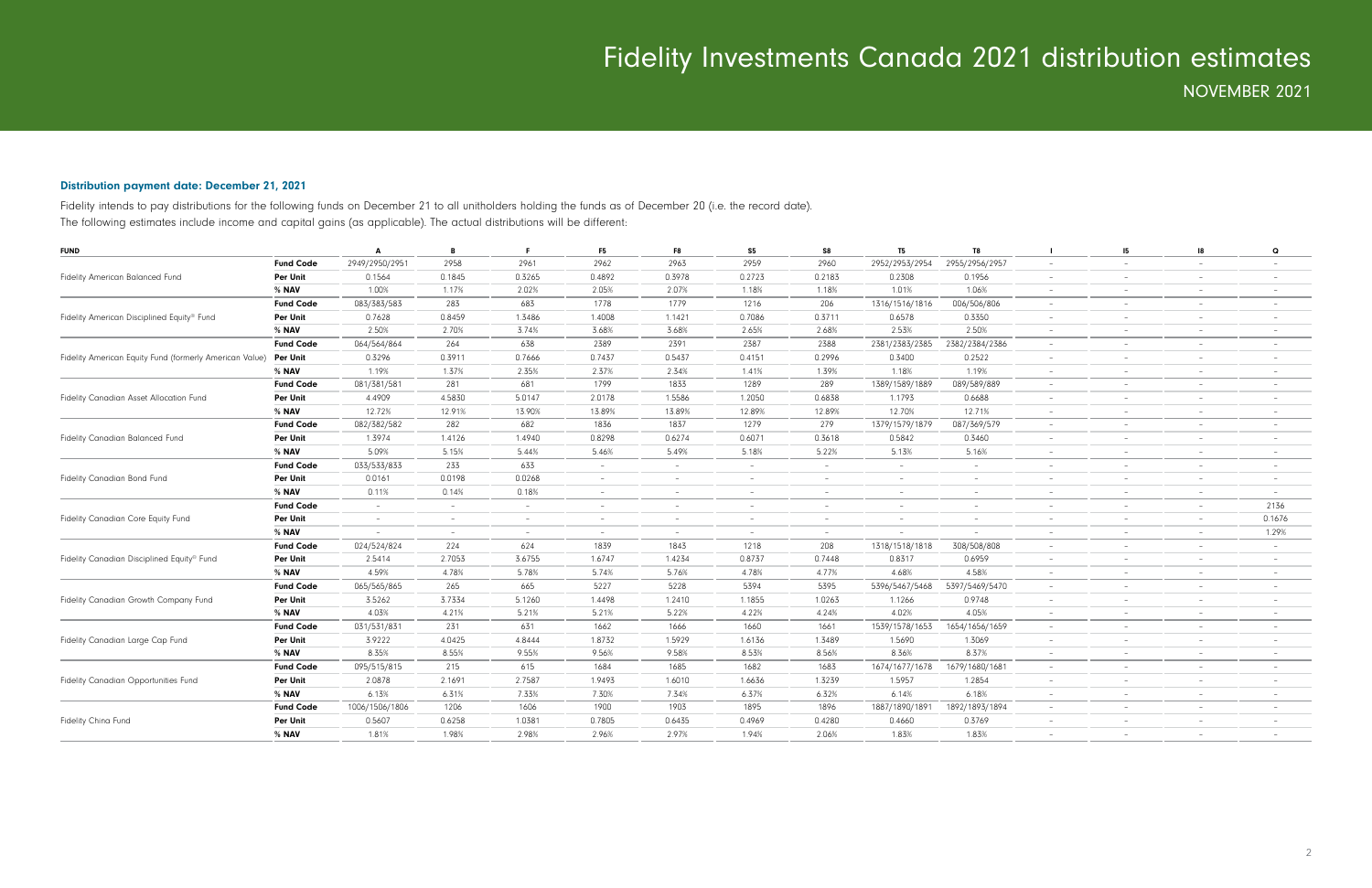| <b>FUND</b>                              |                  | Α                        | B      | F.     | F <sub>5</sub>                  | F8                       | S5                              | S8                       | T <sub>5</sub>           | T8                       |                          | 15                              | -18                      | $\mathbf Q$              |
|------------------------------------------|------------------|--------------------------|--------|--------|---------------------------------|--------------------------|---------------------------------|--------------------------|--------------------------|--------------------------|--------------------------|---------------------------------|--------------------------|--------------------------|
|                                          | <b>Fund Code</b> | 7488/7489/7490           | 7228   | 7231   | 7232                            | 7233                     | 7229                            | 7230                     | 7491/7492/7493           | 7494/7495/7496           | $\overline{\phantom{a}}$ | $\hspace{0.1mm}-\hspace{0.1mm}$ | $\overline{\phantom{a}}$ |                          |
| Fidelity Climate Leadership Fund™        | Per Unit         | 0.1097                   | 0.1211 | 0.1837 | 0.3608                          | 0.3561                   | 0.2372                          | 0.2324                   | 0.2138                   | 0.2149                   | $\overline{\phantom{a}}$ | $\overline{\phantom{a}}$        | $\overline{\phantom{m}}$ |                          |
|                                          | % NAV            | 0.93%                    | 1.03%  | 1.55%  | 1.55%                           | 1.55%                    | 1.03%                           | 1.02%                    | 0.93%                    | 0.94%                    | $\overline{\phantom{a}}$ | $\overline{\phantom{a}}$        | $\overline{\phantom{a}}$ |                          |
|                                          | <b>Fund Code</b> | 7506/7507/7508           | 7282   | 7283   | $\overline{\phantom{a}}$        | $\overline{\phantom{a}}$ | $-$                             |                          | $\sim$                   | $\overline{\phantom{a}}$ | $\overline{\phantom{a}}$ | $\overline{\phantom{a}}$        | $\overline{\phantom{a}}$ | $-$                      |
| Fidelity Climate Leadership Bond Fund™   | Per Unit         | 0.0153                   | 0.0179 | 0.0228 | $\overline{\phantom{a}}$        |                          | $\overline{\phantom{a}}$        |                          | $\overline{\phantom{a}}$ | $\overline{\phantom{a}}$ | $\qquad \qquad -$        |                                 |                          |                          |
|                                          | % NAV            | 0.15%                    | 0.18%  | 0.23%  | $\overline{\phantom{a}}$        | $\sim$                   | $\hspace{0.1mm}-\hspace{0.1mm}$ |                          | $\sim$                   | $\overline{\phantom{a}}$ | $\overline{\phantom{a}}$ | $\overline{\phantom{a}}$        | $\overline{\phantom{a}}$ |                          |
|                                          | <b>Fund Code</b> | 1631/1632/1633           | 1634   | 1635   | $\overline{\phantom{a}}$        | $\sim$                   | $\hspace{0.1mm}-\hspace{0.1mm}$ | $\overline{\phantom{0}}$ | $\sim$                   | $\overline{\phantom{a}}$ | $\overline{\phantom{a}}$ | $\overline{\phantom{a}}$        | $\sim$                   | $\overline{\phantom{0}}$ |
| Fidelity Corporate Bond Fund             | Per Unit         | 0.0176                   | 0.0206 | 0.0260 | $\overline{\phantom{a}}$        | $\overline{\phantom{a}}$ | $\hspace{0.1mm}-\hspace{0.1mm}$ |                          | $\overline{\phantom{a}}$ | $\overline{\phantom{a}}$ | $\qquad \qquad -$        | $\overline{\phantom{a}}$        | $\qquad \qquad -$        |                          |
|                                          | % NAV            | 0.16%                    | 0.19%  | 0.23%  | $\overline{\phantom{a}}$        | $\overline{\phantom{a}}$ | $\hspace{0.1mm}-\hspace{0.1mm}$ |                          |                          |                          | $\overline{\phantom{a}}$ | $\overline{\phantom{a}}$        | $\overline{\phantom{a}}$ |                          |
|                                          | <b>Fund Code</b> | 021/341/521              | 221    | 611    | 1760                            | 1761                     | 1235                            | 235                      | 1335/1535/1835           | 073/335/511              | $\overline{\phantom{a}}$ | $\overline{\phantom{a}}$        | $\overline{\phantom{a}}$ |                          |
| <b>Fidelity Dividend Fund</b>            | Per Unit         | 1.0143                   | 1.0205 | 1.0472 | 1.1164                          | 0.8339                   | 0.9053                          | 0.6727                   | 0.8748                   | 0.6358                   | $\overline{\phantom{a}}$ |                                 |                          |                          |
|                                          | % NAV            | 4.55%                    | 4.57%  | 4.67%  | 4.66%                           | 4.67%                    | 4.57%                           | 4.57%                    | 4.55%                    | 4.55%                    | $\sim$                   | $\overline{\phantom{a}}$        | $\overline{\phantom{a}}$ |                          |
|                                          | <b>Fund Code</b> | 032/523/832              | 223    | 632    | 1756                            | 1759                     | 785                             | 790                      | 786/787/788              | 791/793/794              | $\overline{\phantom{a}}$ | $\overline{\phantom{a}}$        | $\overline{\phantom{a}}$ | $\overline{\phantom{0}}$ |
| Fidelity Dividend Plus Fund              | Per Unit         | 0.7773                   | 0.7840 | 0.8073 | 0.8167                          | 0.5856                   | 0.7968                          | 0.5816                   | 0.7715                   | 0.5661                   | $\qquad \qquad -$        |                                 | $\qquad \qquad -$        |                          |
|                                          | % NAV            | 3.64%                    | 3.66%  | 3.76%  | 3.76%                           | 3.75%                    | 3.66%                           | 3.66%                    | 3.64%                    | 3.64%                    | $\overline{\phantom{a}}$ | $\overline{\phantom{a}}$        | $\overline{\phantom{a}}$ | $\overline{\phantom{0}}$ |
|                                          | <b>Fund Code</b> | 075/575/875              | 275    | 675    | $\overline{\phantom{a}}$        | $\overline{\phantom{a}}$ | $\hspace{0.1mm}-\hspace{0.1mm}$ |                          | $\sim$                   | $\overline{\phantom{a}}$ | $\overline{\phantom{a}}$ | $\overline{\phantom{a}}$        | $\overline{\phantom{a}}$ | 2142                     |
| Fidelity Emerging Markets Fund           | Per Unit         | 0.0205                   | 0.0410 | 0.1699 | $\overline{\phantom{a}}$        |                          | $\overline{\phantom{a}}$        |                          | $\overline{\phantom{a}}$ | $\overline{\phantom{a}}$ | $\qquad \qquad -$        |                                 | $\qquad \qquad -$        | 0.0712                   |
|                                          | % NAV            | 0.10%                    | 0.19%  | 0.65%  | $\overline{\phantom{a}}$        | $\overline{\phantom{a}}$ | $\sim$                          |                          | $\sim$                   | $\overline{\phantom{a}}$ | $\overline{\phantom{a}}$ | $\overline{\phantom{a}}$        | $\overline{\phantom{a}}$ | 0.70%                    |
|                                          | <b>Fund Code</b> | 028/428/828              | 228    | 628    | $\overline{\phantom{a}}$        | $\overline{\phantom{a}}$ | $\hspace{0.1mm}-\hspace{0.1mm}$ | $\qquad \qquad -$        | $\sim$                   | $\overline{\phantom{a}}$ | $\overline{\phantom{a}}$ | $\overline{\phantom{a}}$        | $\overline{\phantom{a}}$ | $-$                      |
| Fidelity Europe Fund                     | Per Unit         | 0.2076                   | 0.2920 | 0.7722 | $\overline{\phantom{a}}$        | $\overline{\phantom{a}}$ | $\hspace{0.1mm}-\hspace{0.1mm}$ |                          | $\overline{\phantom{a}}$ | $\overline{\phantom{a}}$ | $\qquad \qquad -$        |                                 | $\overline{\phantom{a}}$ |                          |
| % NAV                                    |                  | 0.52%                    | 0.72%  | 1.72%  | $\overline{\phantom{a}}$        | $\overline{\phantom{a}}$ | $\hspace{0.1mm}-\hspace{0.1mm}$ |                          |                          |                          | $\overline{\phantom{a}}$ |                                 | $\overline{\phantom{a}}$ |                          |
|                                          | <b>Fund Code</b> | 037/537/837              | 227    | 627    | 1748                            | 1749                     | 1746                            | 1747                     | 1740/1741/1742           | 1743/1744/1745           | $\overline{\phantom{a}}$ | $\overline{\phantom{a}}$        | $\overline{\phantom{a}}$ |                          |
| Fidelity Far East Fund                   | Per Unit         | 8.1239                   | 8.3001 | 9.3349 | 3.2760                          | 2.5575                   | 2.9947                          | 2.3156                   | 2.9664                   | 2.2671                   | $\overline{\phantom{a}}$ |                                 |                          |                          |
|                                          | % NAV            | 13.87%                   | 14.05% | 15.08% | 15.13%                          | 15.07%                   | 14.07%                          | 14.03%                   | 13.96%                   | 13.82%                   | $\overline{\phantom{a}}$ | $\overline{\phantom{a}}$        | $\overline{\phantom{a}}$ |                          |
|                                          | <b>Fund Code</b> | 2175/2176/2177           | 2187   | 2188   | $\hspace{0.1mm}-\hspace{0.1mm}$ | $\sim$                   | $\hspace{0.1mm}-\hspace{0.1mm}$ | $\overline{\phantom{0}}$ | $\sim$                   | $\overline{\phantom{a}}$ | $\overline{\phantom{a}}$ | $\overline{\phantom{a}}$        | $\overline{\phantom{a}}$ | $\overline{\phantom{0}}$ |
| Fidelity Floating Rate High Income Fund  | Per Unit         | 0.0186                   | 0.0216 | 0.0270 | $\overline{\phantom{a}}$        | $\overline{\phantom{a}}$ | $\hspace{0.1mm}-\hspace{0.1mm}$ |                          | $\sim$                   | $\overline{\phantom{a}}$ | $\qquad \qquad -$        | $\overline{\phantom{a}}$        |                          |                          |
|                                          | % NAV            | 0.17%                    | 0.19%  | 0.24%  | $\overline{\phantom{a}}$        | $\sim$                   | $\hspace{0.1mm}-\hspace{0.1mm}$ |                          | $\sim$                   | $\overline{\phantom{a}}$ | $\overline{\phantom{a}}$ | $\overline{\phantom{a}}$        | $\overline{\phantom{a}}$ |                          |
|                                          | <b>Fund Code</b> | 1025/1525/1825           | 1225   | 1625   | $\overline{\phantom{a}}$        |                          | $\hspace{0.1mm}-\hspace{0.1mm}$ |                          | $\overline{\phantom{a}}$ | $\overline{\phantom{a}}$ | $\overline{\phantom{a}}$ | $\overline{\phantom{a}}$        | $\overline{\phantom{a}}$ |                          |
| Fidelity Global Bond Fund                | Per Unit         | 0.0074                   | 0.0105 | 0.0161 | $\overline{\phantom{a}}$        | $\overline{\phantom{a}}$ | $\hspace{0.1mm}-\hspace{0.1mm}$ |                          | $\overline{\phantom{a}}$ | $\overline{\phantom{a}}$ | $\overline{\phantom{a}}$ | $\overline{\phantom{a}}$        |                          |                          |
|                                          | % NAV            | 0.07%                    | 0.09%  | 0.14%  | $\overline{\phantom{a}}$        | $\sim$                   | $\sim$                          |                          |                          |                          | $\overline{\phantom{a}}$ | $\overline{\phantom{a}}$        | $\overline{\phantom{a}}$ |                          |
|                                          | <b>Fund Code</b> | 007/507/807              | 207    | 607    | 2368                            | 2369                     | 2366                            | 2367                     | 2360/2362/2364           | 2361/2363/2365           | $\overline{\phantom{a}}$ | $\overline{\phantom{a}}$        | $\overline{\phantom{m}}$ | $\overline{\phantom{0}}$ |
| Fidelity Global Concentrated Equity Fund | Per Unit         | 1.9496                   | 2.0052 | 2.3885 | 2.8606                          | 2.3708                   | 2.7263                          | 2.2163                   | 2.7036                   | 2.1916                   | $\qquad \qquad -$        |                                 |                          |                          |
|                                          | % <b>NAV</b>     | 11.27%                   | 11.29% | 11.44% | 11.44%                          | 11.44%                   | 11.30%                          | 11.30%                   | 11.28%                   | 11.28%                   | $\overline{\phantom{a}}$ | $\overline{\phantom{a}}$        | $\overline{\phantom{a}}$ |                          |
|                                          | <b>Fund Code</b> | 008/500/800              | 200    | 600    | 5229                            | 5230                     | 1229                            | 209                      | 1329/1529/1829           | 009/300/509              | $\overline{\phantom{a}}$ | $\overline{\phantom{a}}$        | $\qquad \qquad -$        |                          |
| Fidelity Global Disciplined Equity® Fund | <b>Per Unit</b>  | 1.5574                   | 1.6420 | 2.1538 | 1.9233                          | 1.6595                   | 1.3289                          | 0.7818                   | 1.2569                   | 0.7220                   | $\overline{\phantom{a}}$ |                                 | $\overline{\phantom{m}}$ |                          |
|                                          | % NAV            | 6.03%                    | 6.19%  | 7.17%  | 7.19%                           | 7.19%                    | 6.15%                           | 6.21%                    | 5.98%                    | 5.97%                    | $\qquad \qquad -$        |                                 |                          |                          |
|                                          | <b>Fund Code</b> | 048/548/848              | 248    | 608    | $\overline{\phantom{a}}$        |                          |                                 |                          | $\overline{\phantom{a}}$ |                          | $\overline{\phantom{a}}$ | $\hspace{0.1mm}-\hspace{0.1mm}$ |                          |                          |
| Fidelity Global Financial Services Fund  | Per Unit         | $\overline{\phantom{a}}$ | $\sim$ | 0.4129 | $\overline{\phantom{a}}$        | $\overline{\phantom{a}}$ | $\hspace{0.1mm}-\hspace{0.1mm}$ | $\sim$                   | $\overline{\phantom{a}}$ | $\overline{\phantom{a}}$ | $\overline{\phantom{a}}$ | $\hspace{0.1mm}-\hspace{0.1mm}$ | $\overline{\phantom{a}}$ |                          |
|                                          | $%$ NAV          | 0.00%                    | 0.00%  | 0.87%  | $\sim$                          | $\sim$                   | $\hspace{0.1mm}-\hspace{0.1mm}$ |                          | $\overline{\phantom{a}}$ |                          | $\overline{\phantom{a}}$ | $\overline{\phantom{a}}$        | $\overline{\phantom{a}}$ |                          |
|                                          | <b>Fund Code</b> | 304/530/830              | 230    | 630    | 5231                            | 5232                     | 1234                            | 204                      | 1334/1534/1834           | 004/504/804              | $\overline{\phantom{a}}$ | $\overline{\phantom{a}}$        | $\overline{\phantom{a}}$ |                          |
| <b>Fidelity Global Fund</b>              | Per Unit         | $\sim$                   | $\sim$ | 0.0040 | $\sim$                          | $-$                      | $\sim$                          | $\overline{\phantom{a}}$ |                          |                          | $\overline{\phantom{a}}$ | $\overline{\phantom{a}}$        | $\overline{\phantom{a}}$ |                          |
|                                          | % <b>NAV</b>     | 0.00%                    | 0.00%  | 0.00%  | 0.00%                           | 0.00%                    | 0.00%                           | 0.00%                    | 0.00%                    | 0.00%                    | $\overline{\phantom{a}}$ | $\overline{\phantom{a}}$        | $\overline{\phantom{a}}$ |                          |
|                                          | <b>Fund Code</b> | 7416/7417/7418           | 7425   | 7428   | 7429                            | 7430                     | 7426                            | 7427                     | 7419/7420/7421           | 7422/7423/7424           | $\overline{\phantom{a}}$ | $\overline{\phantom{a}}$        | $\overline{\phantom{a}}$ |                          |
| Fidelity Global Intrinsic Value Fund     | Per Unit         | 0.4231                   | 0.4363 | 0.4904 | 0.9559                          | 0.9474                   | 0.8440                          | 0.8326                   | 0.8241                   | 0.8163                   | $\overline{\phantom{a}}$ |                                 |                          |                          |
|                                          | % <b>NAV</b>     | 4.18%                    | 4.31%  | 4.81%  | 4.79%                           | 4.81%                    | 4.25%                           | 4.25%                    | 4.16%                    | 4.17%                    | $\overline{\phantom{a}}$ | $\overline{\phantom{a}}$        |                          |                          |
|                                          |                  |                          |        |        |                                 |                          |                                 |                          |                          |                          |                          |                                 |                          |                          |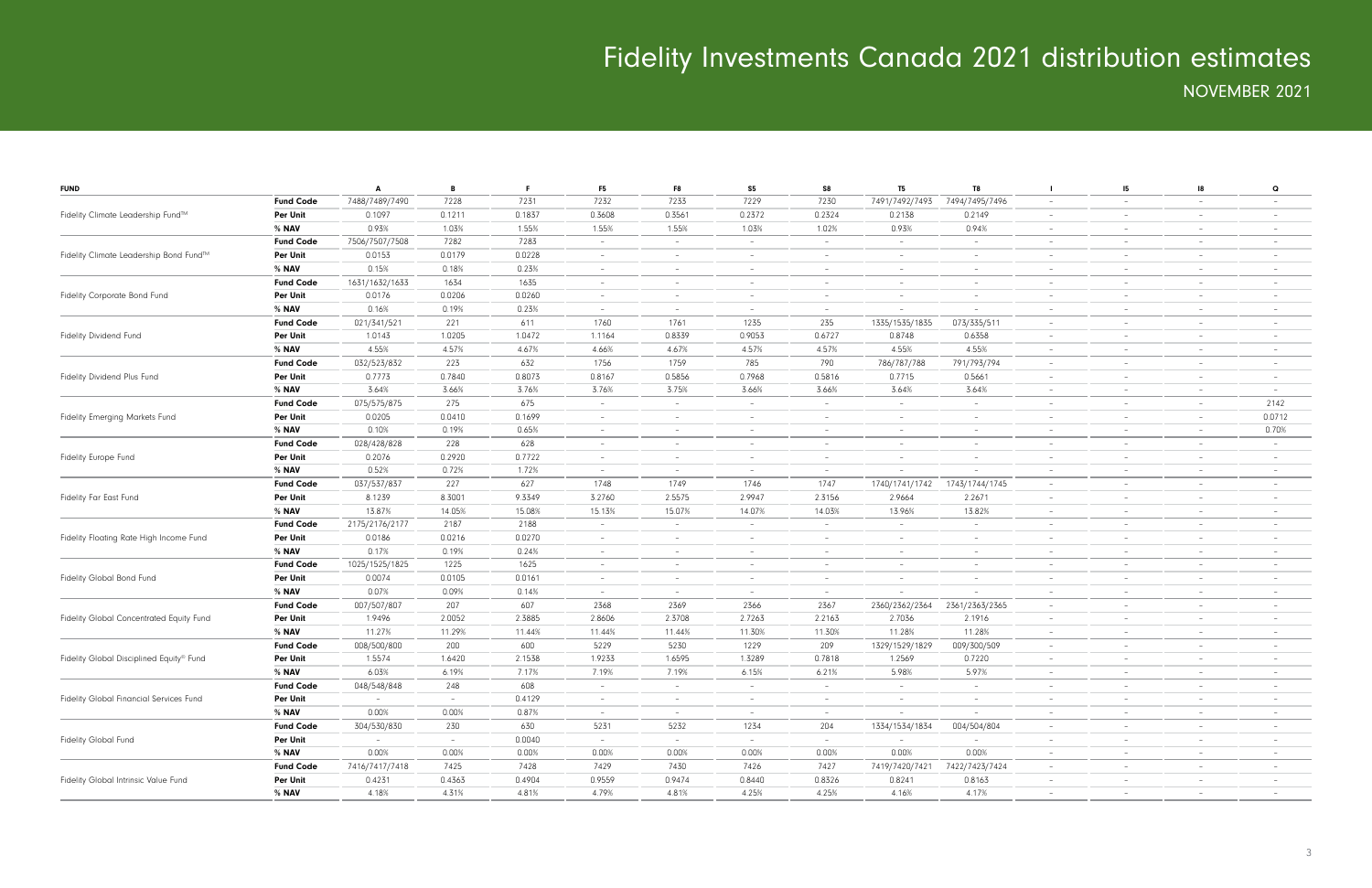| <b>FUND</b>                                     |                  | A                        | B      | F.     | F <sub>5</sub>           | F8                       | S5                              | S8                       | T <sub>5</sub>           | T8                       |                          | 15                              | - 18                     | $\mathbf Q$              |
|-------------------------------------------------|------------------|--------------------------|--------|--------|--------------------------|--------------------------|---------------------------------|--------------------------|--------------------------|--------------------------|--------------------------|---------------------------------|--------------------------|--------------------------|
|                                                 | <b>Fund Code</b> | 1033/1034/1035           | 1036   | 1037   | 5233                     | Ffide                    | 1031                            | 1048                     | 1043/1044/1045           | 1011/1012/1013           | $\sim$                   | $\hspace{0.1mm}-\hspace{0.1mm}$ | $-$                      | $-$                      |
| Fidelity Global Large Cap Fund                  | Per Unit         | 1.2986                   | 1.8310 | 1.6689 | 1.7064                   | 1.4771                   | 1.6622                          | 1.2592                   | 1.5775                   | 1.1867                   | $\overline{\phantom{a}}$ | $\overline{\phantom{m}}$        | $-$                      | $-$                      |
|                                                 | % NAV            | 5.16%                    | 7.20%  | 6.33%  | 6.31%                    | 6.33%                    | 5.35%                           | 5.35%                    | 5.15%                    | 5.14%                    | $\sim$                   | $\overline{\phantom{m}}$        | $\overline{\phantom{0}}$ | $-$                      |
|                                                 | <b>Fund Code</b> | 1022/1522/1822           | 1222   | 1622   | 1848                     | 1849                     | 1252                            | 1232                     | 1052/1552/1852           | 1032/1532/1832           | $\overline{\phantom{a}}$ | $\overline{\phantom{m}}$        | $-$                      | $-$                      |
| Fidelity Global Monthly Income Fund             | Per Unit         | 0.4126                   | 0.4163 | 0.4348 | 0.5321                   | 0.4055                   | 0.3448                          | 0.2134                   | 0.3319                   | 0.2058                   | $\overline{\phantom{a}}$ | $\overline{\phantom{m}}$        | $-$                      | $-$                      |
|                                                 | % NAV            | 2.70%                    | 2.72%  | 2.81%  | 2.81%                    | 2.81%                    | 2.72%                           | 2.72%                    | 2.70%                    | 2.70%                    | $\overline{\phantom{a}}$ | $\qquad \qquad -$               | $\overline{\phantom{0}}$ | $\overline{\phantom{a}}$ |
|                                                 | <b>Fund Code</b> | 077/577/877              | 277    | 677    | $\overline{\phantom{a}}$ | $\overline{\phantom{0}}$ | $\overline{\phantom{a}}$        | $\overline{\phantom{0}}$ | $\sim$                   | $\overline{\phantom{a}}$ | $\overline{\phantom{a}}$ | $\overline{\phantom{m}}$        | $-$                      | $-$                      |
| Fidelity Global Natural Resources Fund          | Per Unit         | $\sim$                   | $-$    | 0.2531 | $-$                      | $\sim$                   | $-$                             | $\overline{\phantom{0}}$ | $\sim$                   | $\sim$                   | $\overline{\phantom{a}}$ | $\overline{\phantom{m}}$        | $-$                      | $-$                      |
|                                                 | % NAV            | 0.00%                    | 0.00%  | 0.53%  | $-$                      | $\overline{\phantom{0}}$ | $-$                             | $\overline{\phantom{0}}$ | $\sim$                   | $\overline{\phantom{a}}$ | $\overline{\phantom{a}}$ | $\sim$                          | $\overline{\phantom{0}}$ | $-$                      |
|                                                 | <b>Fund Code</b> | 1001/1501/1801           | 1201   | 1601   | 1794                     | 1795                     | 1231                            | 1221                     | 1331/1531/1831           | 1321/1521/1821           | $\overline{\phantom{a}}$ | $\overline{\phantom{m}}$        | $-$                      | $-$                      |
| Fidelity Global Real Estate Fund                | Per Unit         | $\overline{\phantom{0}}$ | $\sim$ | 0.1583 | 0.1991                   | 0.1534                   | $-$                             | $\overline{\phantom{0}}$ | $\sim$                   | $\overline{\phantom{a}}$ | $\overline{\phantom{a}}$ | $\overline{\phantom{m}}$        | $-$                      | $-$                      |
|                                                 | % <b>NAV</b>     | 0.00%                    | 0.00%  | 0.90%  | 0.88%                    | 0.88%                    | 0.00%                           | 0.00%                    | 0.00%                    | 0.00%                    | $\overline{\phantom{a}}$ | $\overline{\phantom{m}}$        | $\overline{\phantom{0}}$ | $\overline{\phantom{a}}$ |
|                                                 | <b>Fund Code</b> | 1186/1187/1188           | 1190   | 1191   | $\overline{\phantom{a}}$ | $\sim$                   | $\overline{\phantom{a}}$        | $\overline{\phantom{0}}$ | $\sim$                   | $\overline{\phantom{a}}$ | $\overline{\phantom{a}}$ | $\overline{\phantom{m}}$        | $-$                      | $-$                      |
| Fidelity Global Small Cap Fund                  | <b>Per Unit</b>  | 0.4048                   | 0.4521 | 0.7427 | $-$                      | $\sim$                   | $-$                             | $\overline{\phantom{0}}$ | $\sim$                   | $\sim$                   | $\overline{\phantom{a}}$ | $\overline{\phantom{m}}$        | $-$                      | $-$                      |
|                                                 | % NAV            | 1.72%                    | 1.90%  | 2.91%  | $-$                      | $\overline{\phantom{0}}$ | $-$                             | $\overline{\phantom{0}}$ | $\sim$                   | $\overline{\phantom{a}}$ | $\overline{\phantom{a}}$ | $\sim$                          | $\overline{\phantom{0}}$ | $-$                      |
|                                                 | <b>Fund Code</b> | 1046/1546/1846           | 1246   | 1646   | 1764                     | 1766                     | 1266                            | 1256                     | 1066/1566/1866           | 1056/1556/1856           | $\overline{\phantom{a}}$ | $\overline{\phantom{m}}$        | $-$                      | $-$                      |
| Fidelity Greater Canada Fund                    | <b>Per Unit</b>  | 1.5613                   | 1.6262 | 2.0207 | 2.5452                   | 2.0964                   | 1.6617                          | 1.0925                   | 1.5816                   | 1.0237                   | $\overline{\phantom{a}}$ | $\overline{\phantom{m}}$        | $-$                      | $-$                      |
|                                                 | % NAV            | 6.41%                    | 6.59%  | 7.62%  | 7.63%                    | 7.62%                    | 6.60%                           | 6.61%                    | 6.40%                    | 6.41%                    | $\overline{\phantom{a}}$ | $\overline{\phantom{m}}$        | $\overline{\phantom{0}}$ | $\overline{\phantom{a}}$ |
|                                                 | <b>Fund Code</b> | $\overline{\phantom{0}}$ | 7251   | 7268   | 7269                     | 7270                     | 7252                            | 7253                     | $\overline{\phantom{0}}$ | $\overline{\phantom{a}}$ | $\overline{\phantom{a}}$ | $\overline{\phantom{m}}$        | $-$                      | $-$                      |
| Fidelity Inflation-Focused Fund                 | <b>Per Unit</b>  | $\sim$                   | $-$    | 0.0052 | 0.0103                   | 0.0102                   | $-$                             | $\overline{\phantom{0}}$ | $\sim$                   | $\sim$                   | $\overline{\phantom{a}}$ | $\overline{\phantom{m}}$        | $-$                      | $-$                      |
|                                                 | % NAV            | $\sim$                   | 0.00%  | 0.05%  | 0.05%                    | 0.05%                    | 0.00%                           | 0.00%                    | $-$                      | $\sim$                   | $\overline{\phantom{a}}$ | $\sim$                          | $\overline{\phantom{0}}$ | $-$                      |
|                                                 | <b>Fund Code</b> | 1002/1502/1802           | 1202   | 1602   | $\overline{\phantom{a}}$ | $\overline{\phantom{0}}$ | $\overline{\phantom{a}}$        | $\overline{\phantom{0}}$ | $\sim$                   | $\overline{\phantom{a}}$ | $\overline{\phantom{a}}$ | $\overline{\phantom{m}}$        | $-$                      | $-$                      |
| Fidelity International Concentrated Equity Fund | <b>Per Unit</b>  | 0.0530                   | 0.0824 | 0.2344 | $\overline{\phantom{a}}$ | $\sim$                   | $\sim$                          | $\overline{\phantom{0}}$ | $\sim$                   | $\overline{\phantom{a}}$ | $\overline{\phantom{a}}$ | $\overline{\phantom{m}}$        | $-$                      | $-$                      |
|                                                 | % NAV            | 0.38%                    | 0.59%  | 1.61%  | $\overline{\phantom{a}}$ | $-$                      | $\overline{\phantom{a}}$        | $\overline{\phantom{0}}$ |                          |                          | $\overline{\phantom{a}}$ | $\overline{\phantom{m}}$        | $-$                      | $\overline{\phantom{a}}$ |
|                                                 | <b>Fund Code</b> | 1004/1504/1804           | 1204   | 1604   | $\overline{\phantom{a}}$ | $\sim$                   | 1224                            | 1214                     | 1324/1524/1824           | 1014/1514/1814           | $\overline{\phantom{a}}$ | $\overline{\phantom{m}}$        | $-$                      | $-$                      |
| Fidelity International Disciplined Equity® Fund | <b>Per Unit</b>  | $\overline{\phantom{0}}$ | $-$    | 0.0876 | $\overline{\phantom{a}}$ | $\sim$                   | $-$                             | $\overline{\phantom{0}}$ | $\overline{\phantom{0}}$ | $\sim$                   | $\overline{\phantom{a}}$ | $\overline{\phantom{m}}$        | $-$                      | $-$                      |
|                                                 | % NAV            | 0.00%                    | 0.00%  | 0.61%  | $\overline{\phantom{a}}$ | $\sim$                   | 0.00%                           | 0.00%                    | 0.00%                    | 0.00%                    | $\overline{\phantom{a}}$ | $\sim$                          | $\overline{\phantom{0}}$ | $-$                      |
|                                                 | <b>Fund Code</b> | 6136/6137/6138           | 6139   | 6140   | $\overline{\phantom{m}}$ | $\overline{\phantom{0}}$ | $\overline{\phantom{a}}$        | $\overline{\phantom{0}}$ | $\sim$                   | $\overline{\phantom{a}}$ | $\overline{\phantom{a}}$ | $\overline{\phantom{m}}$        | $-$                      | $-$                      |
| Fidelity Investment Grade Total Bond Fund       | <b>Per Unit</b>  | 0.0066                   | 0.0095 | 0.0145 | $\overline{\phantom{a}}$ | $\sim$                   | $\overline{\phantom{a}}$        | $\overline{\phantom{0}}$ | $-$                      | $\overline{\phantom{a}}$ | $\overline{\phantom{a}}$ | $\overline{\phantom{m}}$        | $-$                      | $-$                      |
|                                                 | % NAV            | 0.06%                    | 0.09%  | 0.14%  | $\overline{\phantom{a}}$ | $-$                      | $\overline{\phantom{a}}$        | $\overline{\phantom{0}}$ | $\sim$                   | $\overline{\phantom{a}}$ | $\overline{\phantom{a}}$ | $\overline{\phantom{m}}$        | $-$                      | $\overline{\phantom{a}}$ |
|                                                 | <b>Fund Code</b> | 5721/5722/5723           | 5724   | 5730   | $\overline{\phantom{a}}$ | $\overline{\phantom{a}}$ | $-$                             | $\overline{\phantom{0}}$ | $\sim$                   | $\overline{\phantom{a}}$ | $\overline{\phantom{a}}$ | $\overline{\phantom{m}}$        | $-$                      | $-$                      |
| Fidelity Multi-Sector Bond Fund                 | <b>Per Unit</b>  | 0.0072                   | 0.0097 | 0.0144 | $\overline{\phantom{a}}$ | $\sim$                   | $\overline{\phantom{a}}$        | $\overline{\phantom{0}}$ | $\sim$                   | $\sim$                   | $\overline{\phantom{a}}$ | $\overline{\phantom{m}}$        | $-$                      | $-$                      |
|                                                 | % NAV            | 0.08%                    | 0.10%  | 0.15%  | $\sim$                   | $\overline{\phantom{0}}$ | $-$                             | $\overline{\phantom{0}}$ | $-$                      | $\overline{\phantom{a}}$ | $\overline{\phantom{a}}$ | $\sim$                          | $\overline{\phantom{0}}$ | $-$                      |
|                                                 | <b>Fund Code</b> | 053/553/853              | 253    | 653    | 1788                     | 1789                     | 1262                            | 262                      | 1362/1562/1862           | 343/353/562              | $\overline{\phantom{a}}$ | $\overline{\phantom{a}}$        | $\overline{\phantom{0}}$ | $\overline{\phantom{a}}$ |
| Fidelity NorthStar <sup>®</sup> Fund            | Per Unit         | 2.0285                   | 2.1291 | 2.7490 | 2.0678                   | 1.6838                   | 1.3036                          | 0.8815                   | 1.2354                   | 0.8357                   | $\overline{\phantom{a}}$ | $\overline{\phantom{a}}$        | $\overline{\phantom{0}}$ | $-$                      |
|                                                 | % NAV            | 6.17%                    | 6.36%  | 7.36%  | 7.36%                    | 7.36%                    | 6.37%                           | 6.35%                    | 6.16%                    | 6.20%                    | $\overline{\phantom{m}}$ | $\overline{\phantom{a}}$        |                          |                          |
|                                                 | <b>Fund Code</b> | 061/561/861              | 261    | 661    | 1708                     | 1709                     | 1706                            | 1707                     | 1700/1701/1702           | 1703/1704/1705           | $\overline{\phantom{a}}$ | $\hspace{0.1mm}-\hspace{0.1mm}$ | $-$                      |                          |
| Fidelity Small Cap America Fund                 | Per Unit         | $\sim$                   | $\sim$ | 0.4307 | 0.1605                   | 0.1345                   | $\sim$                          | $\sim$                   | $\sim$                   | $\sim$                   | $\overline{\phantom{a}}$ | $\overline{\phantom{a}}$        | $-$                      | $-$                      |
|                                                 | $%$ NAV          | 0.00%                    | 0.00%  | 0.41%  | 0.43%                    | 0.45%                    | 0.00%                           | 0.00%                    | 0.00%                    | 0.00%                    | $\sim$                   | $\hspace{0.1mm}-\hspace{0.1mm}$ | $\sim$                   | $\overline{\phantom{0}}$ |
|                                                 | <b>Fund Code</b> | 2712/2713/2714           | 2715   | 2716   | $\sim$                   | $\sim$                   | $\hspace{0.1mm}-\hspace{0.1mm}$ | $\overline{\phantom{0}}$ | $\sim$                   | $\overline{\phantom{a}}$ | $\overline{\phantom{a}}$ | $\overline{\phantom{a}}$        | $\overline{\phantom{0}}$ | $\overline{\phantom{0}}$ |
| Fidelity Strategic Income Fund                  | Per Unit         | 0.0203                   | 0.0230 | 0.0279 | $\overline{\phantom{a}}$ | $\sim$                   | $-$                             | $\overline{\phantom{0}}$ | $\sim$                   | $\overline{\phantom{a}}$ | $\overline{\phantom{a}}$ | $\overline{\phantom{a}}$        | $\overline{\phantom{0}}$ | $\overline{\phantom{0}}$ |
|                                                 | $%$ NAV          | 0.20%                    | 0.23%  | 0.28%  | $\sim$                   | $-$                      | $-$                             | $\overline{\phantom{a}}$ | $\sim$                   |                          | $\overline{\phantom{a}}$ | $\overline{\phantom{a}}$        | $-$                      | $-$                      |
|                                                 | <b>Fund Code</b> | 2444/2447/2450           | 2453   | 2456   | 2457                     | 2458                     | 2454                            | 2455                     | 2445/2448/2451           | 2446/2449/2452           | $\overline{\phantom{a}}$ | $\overline{\phantom{a}}$        | $\overline{\phantom{0}}$ | $\overline{\phantom{0}}$ |
| Fidelity Tactical High Income Fund              | Per Unit         | 0.1334                   | 0.1360 | 0.1502 | 0.2535                   | 0.2011                   | 0.2112                          | 0.1683                   | 0.2020                   | 0.1619                   | $\overline{\phantom{a}}$ | $\hspace{0.1mm}-\hspace{0.1mm}$ | $-$                      | $-$                      |
|                                                 | $%$ NAV          | 0.90%                    | 0.92%  | 1.01%  | 1.01%                    | 1.01%                    | 0.92%                           | 0.92%                    | 0.89%                    | 0.90%                    | $\overline{\phantom{a}}$ | $\overline{\phantom{a}}$        | $-$                      | $\overline{\phantom{0}}$ |
|                                                 |                  |                          |        |        |                          |                          |                                 |                          |                          |                          |                          |                                 |                          |                          |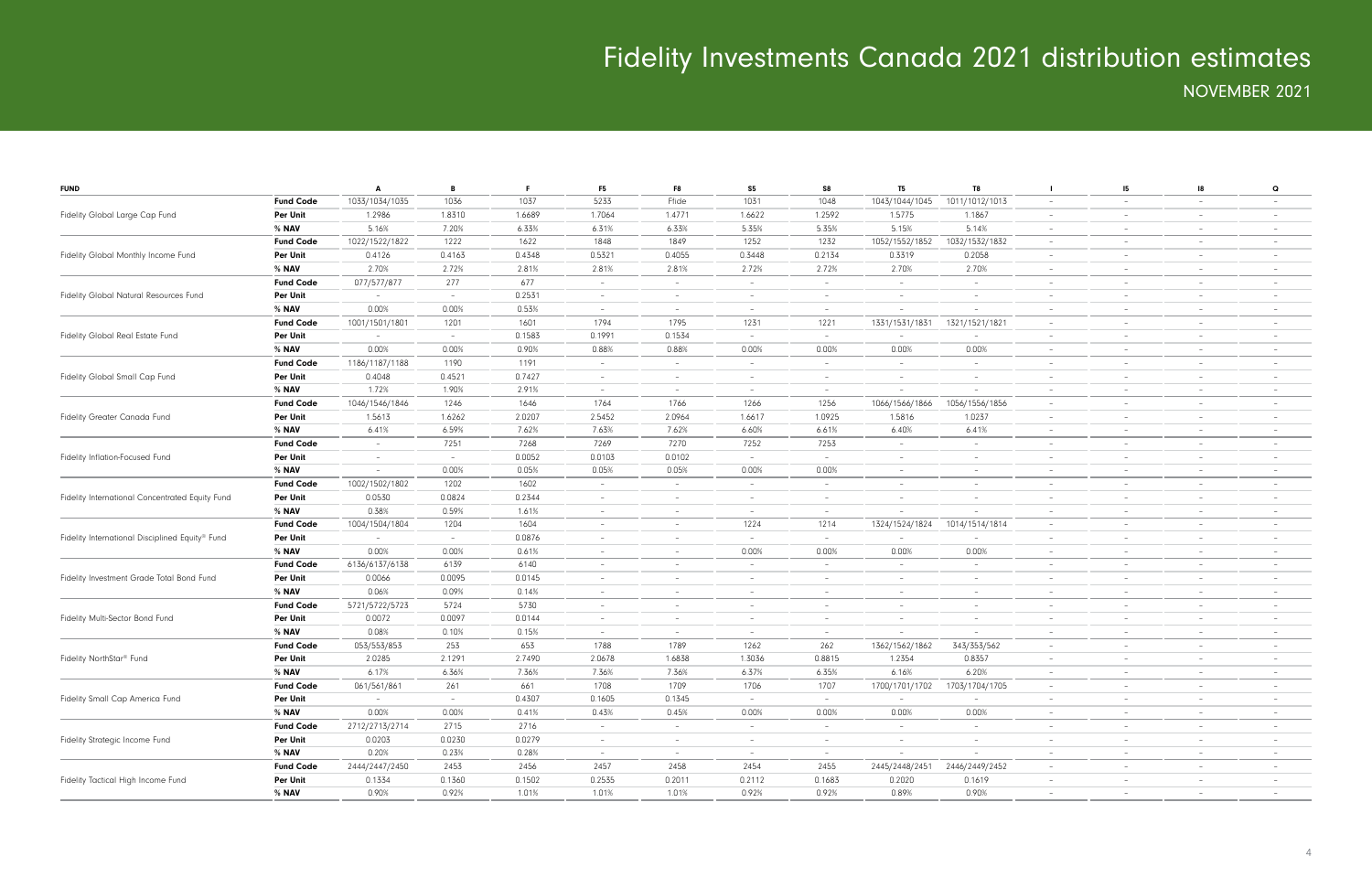| <b>FUND</b>                                                                |                  |                |                          |        | F <sub>5</sub>           | F8     | S <sub>5</sub> | S8     | <b>T5</b>      |                |                          | -15                      | 18                       | $\Omega$ |
|----------------------------------------------------------------------------|------------------|----------------|--------------------------|--------|--------------------------|--------|----------------|--------|----------------|----------------|--------------------------|--------------------------|--------------------------|----------|
|                                                                            | <b>Fund Code</b> | 036/525/825    | 225                      | 625    | 1774                     | 1775   | 1213           | 203    | 1313/1513/1813 | 003/503/803    |                          |                          |                          | 6596     |
| Fidelity True North <sup>®</sup> Fund                                      | Per Unit         | 1.7449         | 1.8812                   | 2.6912 | 1.0983                   | 0.9159 | 0.6126         | 0.5887 | 0.5628         | 0.5477         | $\overline{\phantom{a}}$ |                          | $-$                      | 0.5973   |
|                                                                            | % NAV            | 3.08%          | 3.26%                    | 4.26%  | 4.25%                    | 4.26%  | 3.25%          | 3.26%  | 3.04%          | 3.11%          |                          |                          |                          | 4.30%    |
|                                                                            | <b>Fund Code</b> | 1461/1462/1463 | 1497                     | 1500   | 1533                     | 1536   | 1498           | 1499   | 1464/1466/1470 | 1488/1489/1490 |                          |                          |                          |          |
| Fidelity U.S. All Cap Fund                                                 | Per Unit         | 0.4386         | 0.4785                   | 0.7158 | 0.9614                   | 0.7619 | 0.6275         | 0.4915 | 0.5736         | 0.4551         | $\overline{\phantom{0}}$ | $\overline{\phantom{a}}$ | $\overline{\phantom{a}}$ |          |
|                                                                            | % NAV            | 1.94%          | 2.11%                    | 3.11%  | 3.10%                    | 3.12%  | 2.08%          | 2.11%  | 1.91%          | 1.96%          | $\overline{\phantom{0}}$ |                          |                          |          |
|                                                                            | <b>Fund Code</b> |                |                          |        |                          |        |                |        |                |                |                          |                          |                          | 2137     |
| Fidelity U.S. Core Equity Fund                                             | Per Unit         |                | $\overline{\phantom{0}}$ |        | $\overline{\phantom{0}}$ |        |                |        | $-$            |                | $\overline{\phantom{0}}$ | $\overline{\phantom{0}}$ | $\overline{\phantom{0}}$ | 0.1127   |
|                                                                            | % NAV            |                |                          |        |                          |        |                |        |                |                |                          |                          |                          | 0.88%    |
|                                                                            | <b>Fund Code</b> | 1438/1439/1440 | 1454                     | 1459   |                          |        |                |        |                |                |                          |                          |                          |          |
|                                                                            | Per Unit         | 0.7712         | 0.8076                   | 1.0130 |                          |        |                |        |                |                |                          |                          |                          |          |
|                                                                            | % NAV            | 3.88%          | 4.06%                    | 5.06%  | $\overline{\phantom{0}}$ |        |                |        |                |                |                          |                          |                          |          |
|                                                                            | <b>Fund Code</b> | 6671/6672/6673 | 6680                     | 6683   | 6684                     | 6685   | 6681           | 6682   | 6674/6675/6676 | 6677/6678/6679 | $\overline{\phantom{a}}$ |                          |                          |          |
|                                                                            | Per Unit         | 0.0835         | 0.1091                   | 0.2687 | 0.4757                   | 0.4673 | 0.1879         | 0.1713 | 0.1352         | 0.1253         | $\overline{\phantom{a}}$ | $\overline{\phantom{0}}$ | $\overline{\phantom{0}}$ |          |
|                                                                            | % NAV            | 0.56%          | 0.72%                    | 1.74%  | 1.72%                    | 1.80%  | 0.70%          | 0.68%  | 0.50%          | 0.50%          | $\overline{\phantom{a}}$ | $\overline{\phantom{0}}$ | $-$                      |          |
| Fidelity U.S. Dividend Registered Fund<br>Fidelity Women's Leadership Fund |                  |                |                          |        |                          |        |                |        |                |                |                          |                          |                          |          |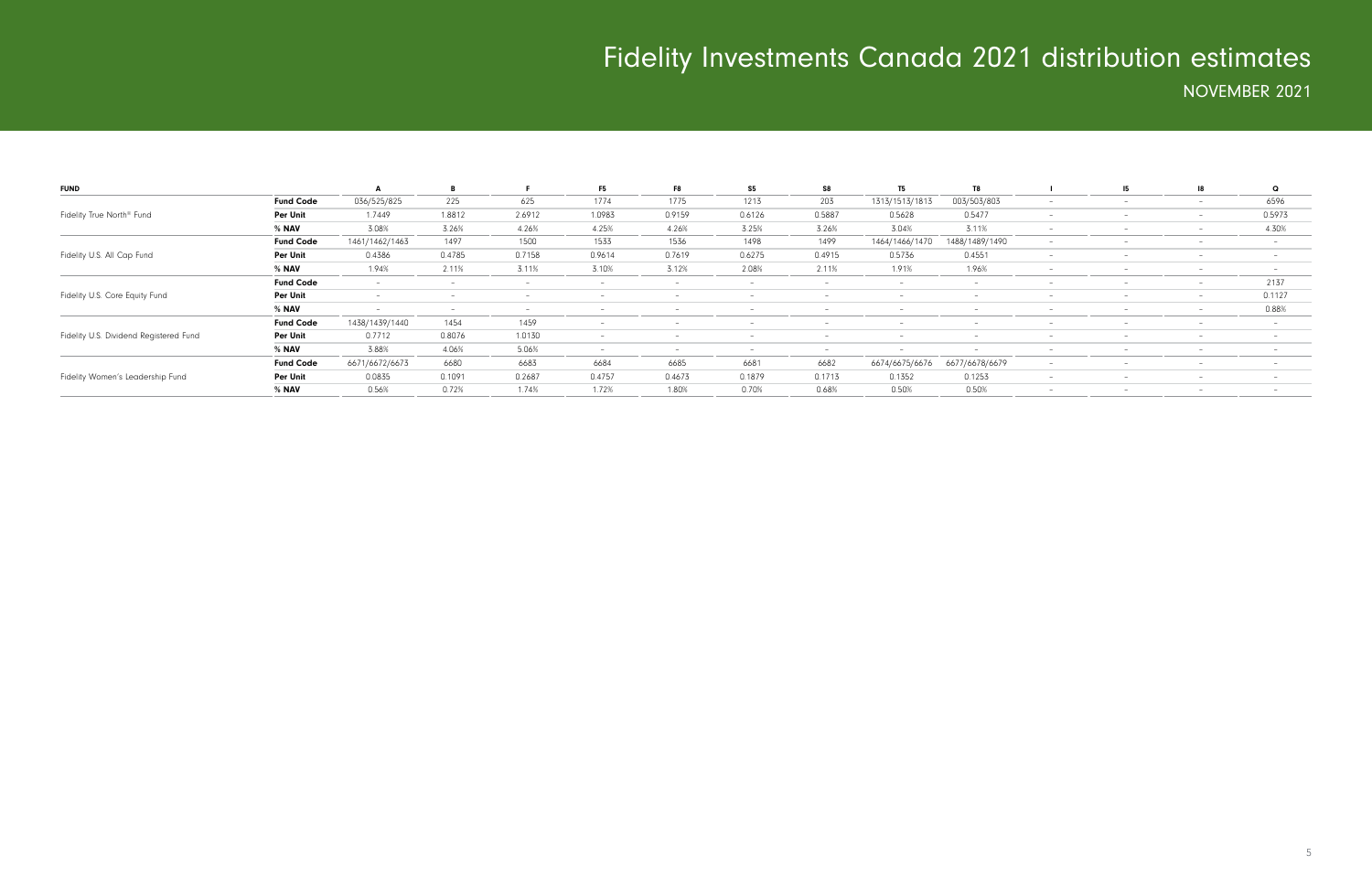### Distribution payment date: December 23, 2021

Fidelity intends to pay distributions for the following funds on December 23 to all unitholders holding the funds as of December 22 (i.e. the record date). The following estimates include income and capital gains (as applicable). The actual distributions will be different:

| <b>FUND</b>                                      |                  | A                        | B      | F      | F <sub>5</sub>           | F8                       | S <sub>5</sub>           | S8             | T <sub>5</sub>           | T8                       | $\mathbf{I}$             | 15                       | 18                       | Q                        |
|--------------------------------------------------|------------------|--------------------------|--------|--------|--------------------------|--------------------------|--------------------------|----------------|--------------------------|--------------------------|--------------------------|--------------------------|--------------------------|--------------------------|
|                                                  | <b>Fund Code</b> | 3506/3507/3508           | 3532   | 3557   | 3558                     | 3559                     | 3553                     | 3555           | 3509/3517/3518           | 3519/3527/3529           | $\sim$                   | $\overline{\phantom{a}}$ | $\overline{\phantom{a}}$ |                          |
| Fidelity American Balanced Currency Neutral Fund | <b>Per Unit</b>  | 0.1304                   | 0.1575 | 0.3036 | 0.4756                   | 0.4060                   | 0.2445                   | 0.2178         | 0.1958                   | 0.1991                   | $\overline{\phantom{a}}$ |                          | $\overline{\phantom{a}}$ |                          |
|                                                  | % NAV            | 0.85%                    | 1.01%  | 1.85%  | 1.86%                    | 1.88%                    | 1.02%                    | 1.08%          | 0.83%                    | 1.00%                    | $\sim$                   | $\overline{\phantom{a}}$ | $\overline{\phantom{a}}$ | $\overline{\phantom{a}}$ |
|                                                  | <b>Fund Code</b> | $\overline{\phantom{a}}$ | 7362   | 7365   | 7366                     | 7367                     | 7363                     | 7364           | $\sim$                   | $\overline{\phantom{a}}$ | 7368                     | 7369                     | 7370                     |                          |
| Fidelity Asset Allocation Private Pool Trust     | Per Unit         | $\sim$                   | 24.58% | 30.01% | 58.64%                   | 58.25%                   | 47.68%                   | 47.62%         | $\sim$                   | $\sim$                   | 24.52%                   | 48.22%                   | 47.62%                   |                          |
|                                                  | % NAV            | $\sim$                   | 2.37%  | 2.88%  | 2.87%                    | 2.88%                    | 2.34%                    | 2.37%          | $\sim$                   | $\sim$                   | 2.36%                    | 2.37%                    | 2.37%                    |                          |
|                                                  | <b>Fund Code</b> | $\overline{a}$           | 7398   | 7401   | 7402                     | 7403                     | 7399                     | 7400           | $\sim$                   | $\overline{a}$           | 7404                     | 7405                     | 7406                     | $\overline{a}$           |
| Fidelity Balanced Income Private Pool Trust      | Per Unit         | $\overline{\phantom{0}}$ | 0.2376 | 0.2908 | 0.5746                   | 0.5661                   | 0.4598                   | 0.4672         | $\overline{a}$           | $\overline{\phantom{a}}$ | 0.2404                   | 0.4702                   | 0.4571                   |                          |
|                                                  | % NAV            | $\sim$                   | 2.31%  | 2.81%  | 2.83%                    | 2.83%                    | 2.28%                    | 2.34%          |                          | $\overline{\phantom{a}}$ | 2.33%                    | 2.33%                    | 2.29%                    | $\overline{\phantom{0}}$ |
|                                                  | <b>Fund Code</b> | 5190/5254/5257           | 5260   | 5263   | 5264                     | 5265                     | 5261                     | 5262           | 5252/5255/5258           | 5253/5256/5259           | $-$                      | $\overline{\phantom{a}}$ | $\sim$                   |                          |
| Fidelity Balanced Managed Risk Portfolio         | Per Unit         | 0.2474                   | 0.2710 | 0.3921 | 0.6286                   | 0.5187                   | 0.4259                   | 0.3584         | 0.3784                   | 0.3213                   | $\sim$                   | $\overline{\phantom{a}}$ | $\sim$                   |                          |
|                                                  | % NAV            | 2.04%                    | 2.23%  | 3.20%  | 3.25%                    | 3.18%                    | 2.24%                    | 2.24%          | 1.99%                    | 2.01%                    | $\sim$                   | $\overline{\phantom{a}}$ | $\sim$                   |                          |
|                                                  | <b>Fund Code</b> | 2003/2503/2803           | 2203   | 2603   | 2623                     | 2613                     | 2223                     | 2213           | 2023/2523/2823           | 2013/2513/2813           | $\sim$                   | $\overline{\phantom{a}}$ | $\sim$                   | $\overline{\phantom{a}}$ |
| <b>Fidelity Balanced Portfolio</b>               | Per Unit         | 0.4611                   | 0.4910 | 0.6463 | 0.4769                   | 0.2946                   | 0.3544                   | 0.2165         | 0.3330                   | 0.2027                   | $\overline{\phantom{a}}$ | $\overline{\phantom{a}}$ | $\overline{\phantom{0}}$ |                          |
|                                                  | % NAV            | 3.02%                    | 3.20%  | 4.20%  | 4.19%                    | 4.20%                    | 3.18%                    | 3.21%          | 3.01%                    | 3.02%                    | $\sim$                   | $\overline{\phantom{a}}$ | $\sim$                   |                          |
|                                                  | <b>Fund Code</b> | $\sim$                   | 7380   | 7383   | 7384                     | 7385                     | 7381                     | 7382           | $\sim$                   | $\overline{\phantom{a}}$ | 7386                     | 7387                     | 7388                     |                          |
| Fidelity Balanced Private Pool Trust             | <b>Per Unit</b>  | $\sim$                   | 0.3242 | 0.3797 | 0.7447                   | 0.7377                   | 0.6333                   | 0.6330         | $\sim$                   | $\overline{\phantom{a}}$ | 0.3265                   | 0.6342                   | 0.6263                   |                          |
|                                                  | % NAV            | $\sim$                   | 3.10%  | 3.61%  | 3.62%                    | 3.63%                    | 3.09%                    | 3.13%          | $\sim$                   | $\sim$                   | 3.12%                    | 3.10%                    | 3.10%                    | $\overline{\phantom{a}}$ |
|                                                  | <b>Fund Code</b> | 305/306/405              | 705    | 005    | $-$                      | $\sim$                   | 1251                     | 751            | 1351/1551/1851           | 351/357/451              | $\sim$                   | $\overline{\phantom{a}}$ | $\sim$                   | $\overline{\phantom{0}}$ |
| Fidelity ClearPath® 2005 Portfolio               | <b>Per Unit</b>  | 0.3213                   | 0.3652 | 0.4627 | $\sim$                   | $\sim$                   | 0.2469                   | 0.1382         | 0.2097                   | 0.1216                   | $\sim$                   | $\overline{\phantom{a}}$ | $\sim$                   |                          |
|                                                  | % NAV            | 2.34%                    | 2.65%  | 3.35%  | $\overline{\phantom{a}}$ | $\sim$                   | 2.70%                    | 2.64%          | 2.32%                    | 2.32%                    | $\sim$                   | $\overline{\phantom{a}}$ | $\sim$                   |                          |
|                                                  | <b>Fund Code</b> | 310/318/410              | 710    | 010    | $\overline{\phantom{a}}$ | $\overline{\phantom{a}}$ | 1261                     | 761            | 1361/1561/1861           | 316/361/461              | $\sim$                   |                          | $\overline{\phantom{a}}$ |                          |
| Fidelity ClearPath <sup>®</sup> 2010 Portfolio   | <b>Per Unit</b>  | 0.4478                   | 0.4528 | 0.4754 | $\overline{\phantom{a}}$ | $\sim$                   | 0.3007                   | 0.1754         | 0.2990                   | 0.1727                   | $\sim$                   | $\overline{\phantom{a}}$ | $\overline{\phantom{a}}$ |                          |
|                                                  | % NAV            | 3.06%                    | 3.09%  | 3.23%  | $\overline{\phantom{a}}$ | $\sim$                   | 3.09%                    | 3.09%          | 3.08%                    | 3.06%                    | $\overline{\phantom{a}}$ |                          | $\overline{\phantom{a}}$ |                          |
|                                                  | <b>Fund Code</b> | 314/315/415              | 715    | 015    | 6669                     | 6670                     | 2771                     | 771            | 2471/2571/2671           | 2371/2871/471            | $\sim$                   | $\qquad \qquad -$        | $\overline{\phantom{a}}$ |                          |
| Fidelity ClearPath® 2015 Portfolio               | <b>Per Unit</b>  | 0.6486                   | 0.6732 | 0.8308 | 1.0098                   | 0.9170                   | 0.5308                   | 0.3581         | 0.5107                   | 0.3379                   | $\sim$                   | $\overline{\phantom{a}}$ | $\overline{\phantom{0}}$ |                          |
|                                                  | % NAV            | 4.20%                    | 4.35%  | 5.35%  | 5.39%                    | 5.33%                    | 4.36%                    | 4.35%          | 4.22%                    | 4.13%                    | $\overline{\phantom{a}}$ | $\qquad \qquad -$        | $\overline{\phantom{a}}$ |                          |
|                                                  | <b>Fund Code</b> | 057/302/402              | 702    | 020    | 6667                     | 6668                     | 2873                     | 2874           | 2861/2863/2865           | 2867/2869/2872           | $\sim$                   | $\overline{\phantom{a}}$ | $\overline{\phantom{a}}$ | $\overline{a}$           |
| Fidelity ClearPath® 2020 Portfolio               | <b>Per Unit</b>  | 0.7364                   | 0.7670 | 0.9354 | 1.0646                   | 0.9695                   | 0.7489                   | 0.5974         | 0.7303                   | 0.5685                   | $\overline{\phantom{a}}$ | $\qquad \qquad -$        | $\overline{\phantom{a}}$ |                          |
|                                                  | % NAV            | 4.44%                    | 4.62%  | 5.61%  | 5.65%                    | 5.59%                    | 4.64%                    | 4.64%          | 4.54%                    | 4.43%                    | $\sim$                   | $\overline{\phantom{a}}$ | $\sim$                   | $\overline{a}$           |
|                                                  | <b>Fund Code</b> | 067/325/425              | 725    | 025    | 2132                     | $\overline{\phantom{a}}$ | 7142                     | 7197           | $\sim$                   | $\overline{\phantom{a}}$ | $\overline{\phantom{a}}$ | $\overline{\phantom{a}}$ | $\overline{\phantom{a}}$ |                          |
| Fidelity ClearPath® 2025 Portfolio               | Per Unit         | 0.7098                   | 0.7476 | 0.9351 | 1.0069                   | $\sim$                   | 0.8090                   | 0.7898         | $\sim$                   | $\overline{\phantom{a}}$ | $\sim$                   | $\overline{\phantom{a}}$ | $\sim$                   |                          |
|                                                  | % NAV            | 3.82%                    | 4.01%  | 4.99%  | 4.98%                    | $\overline{\phantom{a}}$ | 3.99%                    | 3.98%          | $\sim$                   | $\overline{\phantom{a}}$ | $\overline{\phantom{a}}$ | $\overline{\phantom{a}}$ | $\overline{\phantom{a}}$ | $\overline{a}$           |
|                                                  | <b>Fund Code</b> | 330/338/430              | 730    | 030    | $\overline{a}$           | $\equiv$                 | $\overline{a}$           | $\overline{a}$ | $\overline{a}$           | $\overline{a}$           | $\sim$                   | $\overline{\phantom{a}}$ | $\overline{\phantom{a}}$ | $\overline{\phantom{0}}$ |
| Fidelity ClearPath® 2030 Portfolio               | <b>Per Unit</b>  | 0.6066                   | 0.6490 | 0.8748 | $\overline{\phantom{a}}$ | $\overline{\phantom{a}}$ | $\overline{\phantom{a}}$ |                | $\overline{\phantom{0}}$ | $\overline{\phantom{a}}$ | $\sim$                   | $\overline{\phantom{m}}$ | $\overline{\phantom{a}}$ |                          |
|                                                  | % NAV            | 3.10%                    | 3.29%  | 4.28%  | $\overline{\phantom{a}}$ | $\overline{\phantom{a}}$ | $\overline{\phantom{a}}$ |                | $\sim$                   | $\overline{\phantom{a}}$ | $\sim$                   | $\overline{\phantom{m}}$ | $\sim$                   |                          |
|                                                  | <b>Fund Code</b> | 334/336/435              | 735    | 035    | $\overline{\phantom{a}}$ | $\overline{\phantom{a}}$ | $-$                      |                | $\overline{\phantom{0}}$ | $\overline{\phantom{a}}$ | $\sim$                   | $\overline{\phantom{m}}$ | $\overline{\phantom{a}}$ |                          |
| Fidelity ClearPath® 2035 Portfolio               | Per Unit         | 0.6284                   | 0.6742 | 0.9300 | $\sim$                   | $\overline{\phantom{a}}$ | $\overline{\phantom{a}}$ |                | $\sim$                   | $\overline{\phantom{a}}$ | $\sim$                   | $\overline{\phantom{a}}$ | $\sim$                   |                          |
|                                                  | % NAV            | 2.98%                    | 3.16%  | 4.15%  | $\overline{\phantom{a}}$ | $\sim$                   | $\overline{a}$           | $\sim$         | $\sim$                   | $\sim$                   | $\sim$                   | $\overline{\phantom{a}}$ | $\sim$                   | $\overline{\phantom{0}}$ |
|                                                  | <b>Fund Code</b> | 324/340/440              | 740    | 040    | $\overline{\phantom{a}}$ | $\sim$                   | $-$                      | $\sim$         | $\sim$                   | $\overline{\phantom{a}}$ | $\sim$                   | $\overline{\phantom{a}}$ | $\sim$                   | $-$                      |
| Fidelity ClearPath® 2040 Portfolio               | Per Unit         | 0.6917                   | 0.7423 | 1.0121 | $\overline{\phantom{a}}$ | $\overline{\phantom{a}}$ | $\overline{\phantom{0}}$ |                | $\overline{\phantom{0}}$ | $\overline{\phantom{a}}$ | $\sim$                   |                          | $\overline{\phantom{0}}$ |                          |
|                                                  | % NAV            | 3.09%                    | 3.27%  | 4.27%  | $\equiv$                 |                          |                          |                | $\overline{\phantom{0}}$ |                          | $\overline{\phantom{a}}$ | $\overline{\phantom{m}}$ | $\overline{\phantom{0}}$ |                          |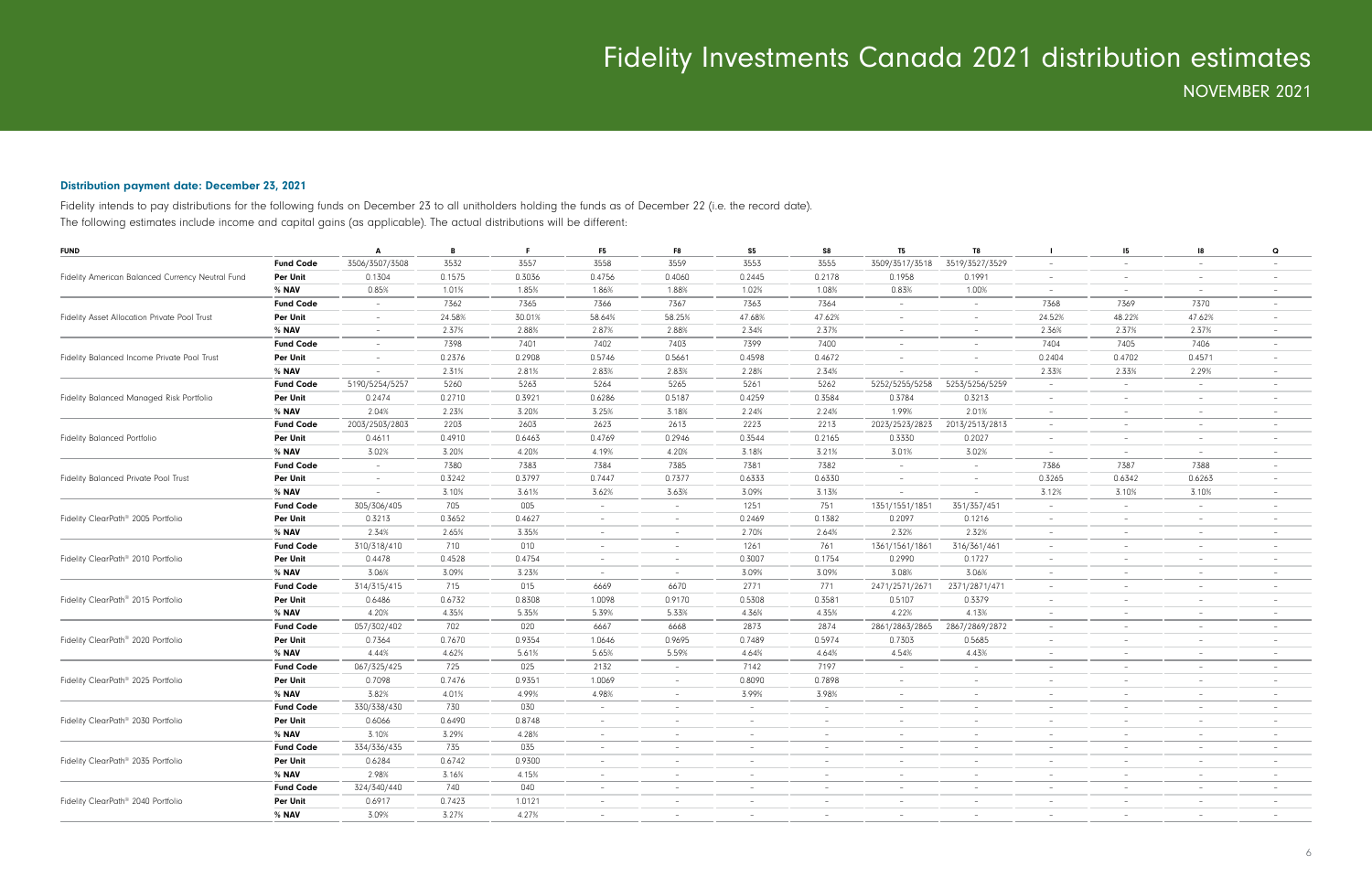| <b>FUND</b>                                                  |                  | A                        | B      | F.     | F <sub>5</sub>           | F8                       | S5                       | S8                       | T5                       | T8                       | -1                       | 15                                | 18                       | Q                        |
|--------------------------------------------------------------|------------------|--------------------------|--------|--------|--------------------------|--------------------------|--------------------------|--------------------------|--------------------------|--------------------------|--------------------------|-----------------------------------|--------------------------|--------------------------|
|                                                              | <b>Fund Code</b> | 043/345/445              | 745    | 045    | $\overline{\phantom{a}}$ | $\overline{\phantom{a}}$ | $\overline{\phantom{0}}$ |                          | $\overline{\phantom{0}}$ | $\overline{\phantom{a}}$ | $\overline{\phantom{a}}$ | $\overline{\phantom{a}}$          | $\overline{\phantom{0}}$ |                          |
| Fidelity ClearPath® 2045 Portfolio                           | Per Unit         | 0.7263                   | 0.7766 | 1.0636 | $\overline{\phantom{a}}$ | $\overline{\phantom{m}}$ | $\overline{\phantom{0}}$ | $\overline{\phantom{0}}$ | $-$                      | $-$                      | $\sim$                   | $\hspace{1.0cm} - \hspace{1.0cm}$ | $\sim$                   |                          |
|                                                              | % NAV            | 3.18%                    | 3.35%  | 4.34%  | $\overline{\phantom{a}}$ | $\overline{\phantom{m}}$ | $-$                      | $\overline{\phantom{a}}$ | $\overline{\phantom{0}}$ | $\sim$                   | $\sim$                   | $\overline{\phantom{a}}$          | $\sim$                   | $\overline{\phantom{0}}$ |
|                                                              | <b>Fund Code</b> | 2540/2541/2542           | 2543   | 2544   | $\overline{\phantom{a}}$ | $\overline{\phantom{m}}$ | $\overline{\phantom{0}}$ |                          | $-$                      | $\overline{\phantom{m}}$ | $\sim$                   | $\overline{\phantom{a}}$          | $\sim$                   |                          |
| Fidelity ClearPath <sup>®</sup> 2050 Portfolio               | Per Unit         | 0.4126                   | 0.4429 | 0.6050 | $\overline{\phantom{a}}$ | $\overline{\phantom{m}}$ | $\overline{\phantom{a}}$ |                          | $-$                      | $\overline{\phantom{a}}$ | $\overline{\phantom{a}}$ | $\overline{\phantom{a}}$          | $\sim$                   |                          |
|                                                              | % NAV            | 2.64%                    | 2.83%  | 3.81%  | $\overline{\phantom{a}}$ | $\overline{\phantom{0}}$ | $\overline{\phantom{a}}$ |                          | $\overline{\phantom{0}}$ | $\overline{\phantom{a}}$ | $\overline{\phantom{a}}$ | $\overline{\phantom{a}}$          | $\overline{\phantom{a}}$ |                          |
|                                                              | <b>Fund Code</b> | 2546/2547/2548           | 2549   | 2551   | $\overline{\phantom{a}}$ | $\overline{\phantom{0}}$ | $\overline{\phantom{0}}$ |                          | $-$                      | $-$                      | $\sim$                   | $\overline{\phantom{a}}$          | $-$                      |                          |
| Fidelity ClearPath® 2055 Portfolio                           | Per Unit         | 0.4060                   | 0.4354 | 0.5999 | $\overline{\phantom{a}}$ | $\overline{\phantom{m}}$ | $\overline{\phantom{0}}$ |                          | $-$                      | $\overline{\phantom{m}}$ | $\sim$                   | $\overline{\phantom{a}}$          | $\overline{\phantom{a}}$ |                          |
|                                                              | % NAV            | 2.58%                    | 2.76%  | 3.75%  | $\overline{\phantom{a}}$ | $\overline{\phantom{m}}$ | $-$                      | $\overline{\phantom{a}}$ | $\overline{\phantom{0}}$ | $\sim$                   | $\sim$                   | $\overline{\phantom{a}}$          | $\sim$                   | $\overline{\phantom{0}}$ |
|                                                              | <b>Fund Code</b> | 6245/6246/6247           | 6248   | 6254   | $\overline{\phantom{a}}$ | $\overline{\phantom{m}}$ | $\overline{\phantom{0}}$ |                          | $-$                      | $\overline{\phantom{m}}$ | $\sim$                   | $\overline{\phantom{a}}$          | $\sim$                   |                          |
| Fidelity ClearPath <sup>®</sup> 2060 Portfolio               | Per Unit         | 0.2411                   | 0.2677 | 0.4023 | $\overline{\phantom{a}}$ | $\overline{\phantom{m}}$ | $-$                      | $\overline{\phantom{a}}$ | $-$                      | $\overline{\phantom{a}}$ | $\overline{\phantom{a}}$ | $\overline{\phantom{a}}$          | $\overline{\phantom{a}}$ |                          |
|                                                              | % NAV            | 1.87%                    | 2.07%  | 3.08%  | $\overline{\phantom{a}}$ | $\overline{\phantom{0}}$ | $\overline{\phantom{a}}$ |                          |                          |                          | $\overline{\phantom{a}}$ | $\overline{\phantom{0}}$          | $\overline{\phantom{a}}$ |                          |
|                                                              | <b>Fund Code</b> | 307/333/444              | 777    | 111    | 7199                     | $\overline{\phantom{m}}$ | 1211                     | 711                      | 1311/1511/1811           | 311/378/411              | $\overline{\phantom{a}}$ | $\overline{\phantom{a}}$          | $-$                      |                          |
| Fidelity ClearPath <sup>®</sup> Income Portfolio             | Per Unit         | 0.1815                   | 0.1936 | 0.2220 | 0.3126                   | $\overline{\phantom{a}}$ | 0.1403                   | 0.0842                   | 0.1272                   | 0.0752                   | $\sim$                   | $\qquad \qquad -$                 | $\overline{\phantom{a}}$ |                          |
|                                                              | % NAV            | 1.32%                    | 1.40%  | 1.60%  | 1.61%                    | $\sim$                   | 1.42%                    | 1.43%                    | 1.33%                    | 1.33%                    | $\sim$                   | $\overline{\phantom{a}}$          | $\sim$                   | $\overline{\phantom{0}}$ |
|                                                              | <b>Fund Code</b> | 7509/7510/7511           | 7308   | 7311   | 7312                     | 7313                     | 7309                     | 7310                     | 7512/7513/7514           | 7515/7516/7517           | $\sim$                   | $\overline{\phantom{a}}$          | $\sim$                   |                          |
| Fidelity Climate Leadership Balanced Fund™                   | Per Unit         | 0.1063                   | 0.1172 | 0.1763 | 0.3476                   | 0.3417                   | 0.2286                   | 0.2179                   | 0.2134                   | 0.1899                   | $\overline{\phantom{a}}$ | $\overline{\phantom{a}}$          | $\sim$                   |                          |
|                                                              | % NAV            | 0.96%                    | 1.06%  | 1.59%  | 1.59%                    | 1.59%                    | 1.05%                    | 1.02%                    | 0.98%                    | 0.89%                    | $\overline{\phantom{a}}$ | $\overline{\phantom{a}}$          | $\overline{\phantom{a}}$ |                          |
|                                                              | <b>Fund Code</b> | 2723/2724/2725           | 2732   | 2735   | 2736                     | 2737                     | 2733                     | 2734                     | 2726/2727/2728           | 2729/2730/2731           | $\sim$                   | $\overline{\phantom{a}}$          | $\sim$                   | $\overline{\phantom{0}}$ |
| Fidelity Conservative Income Fund                            | Per Unit         | 0.1518                   | 0.1541 | 0.1625 | 0.2613                   | 0.2093                   | 0.2356                   | 0.1873                   | 0.2278                   | 0.1824                   | $\sim$                   | $\overline{\phantom{a}}$          | $\sim$                   |                          |
|                                                              | % NAV            | 1.37%                    | 1.39%  | 1.46%  | 1.47%                    | 1.47%                    | 1.39%                    | 1.39%                    | 1.37%                    | 1.37%                    | $\sim$                   | $\overline{\phantom{a}}$          | $\overline{\phantom{a}}$ | $\overline{\phantom{0}}$ |
|                                                              | <b>Fund Code</b> | $\overline{\phantom{0}}$ | 2705   | 2706   | 2773                     | 2774                     | 2770                     | 2772                     | $\overline{\phantom{0}}$ | $\sim$                   | 2707                     | 2775                              | 2776                     |                          |
| Fidelity Conservative Income Private Pool                    | <b>Per Unit</b>  | $\overline{\phantom{0}}$ | 0.1673 | 0.1755 | 0.2797                   | 0.2218                   | 0.2511                   | 0.1993                   | $\sim$                   | $\overline{\phantom{a}}$ | 0.1672                   | 0.2473                            | 0.1974                   |                          |
| % NAV                                                        |                  |                          | 1.48%  | 1.55%  | 1.55%                    | 1.55%                    | 1.48%                    | 1.48%                    | $\overline{\phantom{0}}$ |                          | 1.48%                    | 1.48%                             | 1.48%                    |                          |
|                                                              | <b>Fund Code</b> | 5290/5293/5296           | 5299   | 5302   | 5303                     | 5304                     | 5300                     | 5301                     | 5291/5294/5297           | 5292/5295/5298           | $\sim$                   | $\overline{\phantom{a}}$          | $\sim$                   | $\overline{\phantom{0}}$ |
| Fidelity Conservative Managed Risk Portfolio                 | Per Unit         | 0.0126                   | 0.0190 | 0.0514 | 0.0867                   | 0.0757                   | 0.0309                   | 0.0282                   | 0.0178                   | 0.0180                   | $\sim$                   | $\overline{\phantom{a}}$          | $\sim$                   |                          |
|                                                              | % NAV            | 0.11%                    | 0.17%  | 0.45%  | 0.46%                    | 0.46%                    | 0.17%                    | 0.18%                    | 0.10%                    | 0.12%                    | $\sim$                   | $\overline{\phantom{a}}$          | $\overline{\phantom{a}}$ | $\overline{\phantom{a}}$ |
|                                                              | <b>Fund Code</b> | 2667/2669/2672           | 2673   | 2674   | $\overline{\phantom{a}}$ | $\overline{\phantom{0}}$ | $\sim$                   |                          | $\overline{\phantom{0}}$ | $\overline{\phantom{a}}$ | $\overline{\phantom{a}}$ | $\overline{\phantom{a}}$          | $\sim$                   |                          |
| Fidelity Floating Rate High Income Currency                  | <b>Per Unit</b>  | 0.0151                   | 0.0176 | 0.0219 | $\overline{\phantom{a}}$ | $\overline{\phantom{m}}$ | $-$                      | $\overline{\phantom{a}}$ | $\overline{\phantom{0}}$ | $\overline{\phantom{a}}$ | $\overline{\phantom{a}}$ | $\overline{\phantom{a}}$          | $\sim$                   |                          |
| Neutral Fund                                                 | % NAV            | 0.16%                    | 0.19%  | 0.24%  | $\overline{\phantom{a}}$ | $\overline{\phantom{m}}$ | $-$                      |                          | $-$                      | $-$                      | $\sim$                   | $\overline{\phantom{a}}$          | $\sim$                   |                          |
|                                                              | <b>Fund Code</b> | $\overline{\phantom{0}}$ | 5955   | 5958   | 5959                     | 5960                     | 5956                     | 5957                     | $-$                      | $\sim$                   | 5961                     | 5962                              | 5963                     | $\overline{\phantom{a}}$ |
| Fidelity Global Asset Allocation Currency Neutral            | Per Unit         | $\overline{\phantom{0}}$ | 0.3860 | 0.4273 | 0.7153                   | 0.6214                   | 0.6336                   | 0.5472                   | $-$                      | $\sim$                   | 0.3861                   | 0.6385                            | 0.5441                   | $\overline{\phantom{a}}$ |
| Private Pool                                                 | % NAV            | $-$                      | 3.18%  | 3.46%  | 3.49%                    | 3.51%                    | 3.20%                    | 3.23%                    | $\overline{\phantom{0}}$ | $\sim$                   | 3.17%                    | 3.23%                             | 3.22%                    | $-$                      |
|                                                              | <b>Fund Code</b> | $\overline{\phantom{0}}$ | 5946   | 5949   | 5950                     | 5951                     | 5947                     | 5948                     | $-$                      | $\sim$                   | 5952                     | 5953                              | 5954                     |                          |
| Fidelity Global Asset Allocation Private Pool                | Per Unit         |                          | 0.2421 | 0.2777 | 0.4703                   | 0.4110                   | 0.3990                   | 0.3495                   | $-$                      | $\overline{\phantom{a}}$ | 0.2409                   | 0.4022                            | 0.3445                   |                          |
|                                                              | % NAV            |                          | 2.08%  | 2.36%  | 2.38%                    | 2.40%                    | 2.10%                    | 2.12%                    | $\overline{\phantom{0}}$ | $\overline{\phantom{0}}$ | 2.07%                    | 2.11%                             | 2.10%                    |                          |
|                                                              | <b>Fund Code</b> | 2004/2504/2804           | 2204   | 2604   | 2624                     | 2614                     | 2224                     | 2214                     | 2024/2524/2824           | 2014/2514/2814           | $-$                      | $\overline{\phantom{a}}$          | $\sim$                   |                          |
| Fidelity Global Balanced Portfolio                           | Per Unit         | 0.5353                   | 0.5703 | 0.7384 | 0.5479                   | 0.3450                   | 0.4188                   | 0.2604                   | 0.3973                   | 0.2468                   | $ \,$                    | $\overline{\phantom{a}}$          | $\overline{\phantom{a}}$ |                          |
|                                                              | $%$ NAV          | 3.25%                    | 3.46%  | 4.45%  | 4.45%                    | 4.45%                    | 3.46%                    | 3.45%                    | 3.29%                    | 3.29%                    | $\sim$                   | $\overline{\phantom{a}}$          | $\sim$                   | $-$                      |
|                                                              | <b>Fund Code</b> | 1027/1527/1827           | 1227   | 1627   | $\overline{\phantom{a}}$ | $\overline{\phantom{m}}$ | $\sim$                   | $\overline{\phantom{0}}$ | $\sim$                   | $\sim$                   | $\sim$                   | $\overline{\phantom{a}}$          | $\overline{\phantom{a}}$ | $-$                      |
| Fidelity Global Bond Currency Neutral Fund                   | Per Unit         | 0.0071                   | 0.0101 | 0.0160 | $\overline{\phantom{a}}$ | $\overline{\phantom{a}}$ | $\sim$                   | $-$                      | $\sim$                   | $\overline{\phantom{a}}$ | $\sim$                   | $\overline{\phantom{a}}$          | $\overline{\phantom{a}}$ |                          |
|                                                              | % <b>NAV</b>     | 0.06%                    | 0.09%  | 0.14%  | $\sim$                   | $\overline{\phantom{a}}$ | $-$                      | $\overline{\phantom{0}}$ | $\sim$                   |                          | $\sim$                   | $\overline{\phantom{a}}$          | $\overline{\phantom{a}}$ |                          |
|                                                              | <b>Fund Code</b> | 6042/6043/6044           | 6051   | 6058   | 6059                     | 6060                     | 6052                     | 6053                     | 6045/6046/6047           | 6048/6049/6050           | $\sim$                   | $\overline{\phantom{a}}$          | $\sim$                   | $-$                      |
| Fidelity Global Concentrated Equity Currency<br>Neutral Fund | Per Unit         | 0.4898                   | 0.5140 | 0.6679 | 1.1007                   | 0.9696                   | 0.8371                   | 0.7844                   | 0.8005                   | 0.7248                   | $\sim$                   | $\overline{\phantom{a}}$          | $\overline{\phantom{a}}$ |                          |
|                                                              | % <b>NAV</b>     | 3.82%                    | 3.99%  | 5.08%  | 5.10%                    | 4.98%                    | 3.98%                    | 4.11%                    | 3.82%                    | 3.82%                    | $\sim$                   | $\overline{\phantom{a}}$          | $\sim$                   | $\overline{\phantom{a}}$ |
|                                                              |                  |                          |        |        |                          |                          |                          |                          |                          |                          |                          |                                   |                          |                          |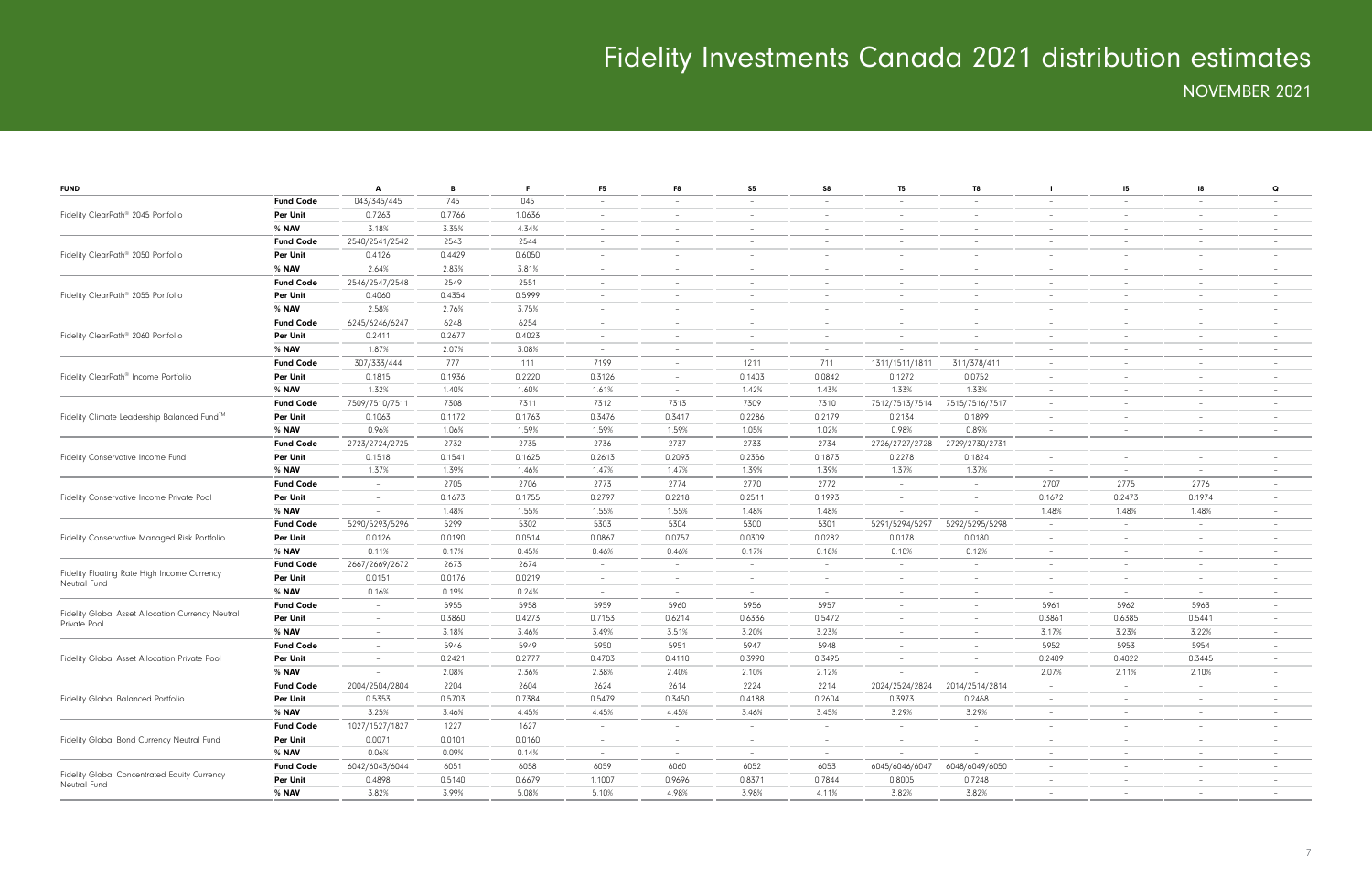| <b>FUND</b>                                          |                  | A                        | B      |        | F <sub>5</sub>           | F8                       | S5                              | S8                       | T <sub>5</sub>           | T8                       |                          | 15                              | -18                      | $\mathbf Q$              |
|------------------------------------------------------|------------------|--------------------------|--------|--------|--------------------------|--------------------------|---------------------------------|--------------------------|--------------------------|--------------------------|--------------------------|---------------------------------|--------------------------|--------------------------|
|                                                      | <b>Fund Code</b> | 1040/1540/1840           | 1240   | 1640   | 1784                     | 1785                     | 1260                            | 1250                     | 1060/1560/1860           | 1050/1550/1850           | $\sim$                   | $\overline{\phantom{a}}$        | $\overline{\phantom{a}}$ | $\overline{\phantom{a}}$ |
| Fidelity Global Dividend Fund                        | <b>Per Unit</b>  | 0.3904                   | 0.4225 | 0.5976 | 0.9833                   | 0.7648                   | 0.4190                          | 0.2629                   | 0.3797                   | 0.2380                   | $\overline{\phantom{a}}$ | $\overline{\phantom{a}}$        | $\overline{\phantom{a}}$ |                          |
|                                                      | % NAV            | 2.29%                    | 2.46%  | 3.45%  | 3.46%                    | 3.46%                    | 2.47%                           | 2.50%                    | 2.26%                    | 2.29%                    | $\overline{\phantom{a}}$ | $\overline{\phantom{a}}$        | $\overline{\phantom{a}}$ |                          |
|                                                      | <b>Fund Code</b> | 2006/2506/2806           | 2206   | 2606   | 2626                     | 2616                     | 2226                            | 2216                     | 2026/2526/2826           | 2016/2516/2816           | $\overline{\phantom{a}}$ | $\hspace{0.1mm}-\hspace{0.1mm}$ | $-$                      | $\overline{\phantom{a}}$ |
| Fidelity Global Growth Portfolio                     | <b>Per Unit</b>  | 0.8643                   | 0.9202 | 1.1938 | 1.2364                   | 0.7665                   | 0.9295                          | 0.5742                   | 0.8894                   | 0.5414                   | $\overline{\phantom{a}}$ | $\overline{\phantom{a}}$        | $\overline{\phantom{a}}$ | $\overline{\phantom{a}}$ |
|                                                      | % NAV            | 4.20%                    | 4.41%  | 5.40%  | 5.42%                    | 5.39%                    | 4.40%                           | 4.42%                    | 4.27%                    | 4.25%                    | $\overline{\phantom{a}}$ | $\overline{\phantom{m}}$        | $\overline{\phantom{0}}$ | $\overline{\phantom{a}}$ |
|                                                      | <b>Fund Code</b> | 2002/2502/2802           | 2202   | 2602   | 2622                     | 2612                     | 2222                            | 2212                     | 2022/2522/2822           | 2012/2512/2812           | $\overline{\phantom{a}}$ | $\overline{\phantom{a}}$        | $\overline{\phantom{a}}$ | $\overline{\phantom{a}}$ |
| Fidelity Global Income Portfolio                     | Per Unit         | 0.2252                   | 0.2351 | 0.2806 | 0.2317                   | 0.1455                   | 0.1787                          | 0.1115                   | 0.1682                   | 0.1051                   | $\overline{\phantom{a}}$ | $\overline{\phantom{a}}$        | $\overline{\phantom{a}}$ |                          |
|                                                      | % NAV            | 1.53%                    | 1.59%  | 1.88%  | 1.89%                    | 1.90%                    | 1.61%                           | 1.62%                    | 1.55%                    | 1.57%                    | $\overline{\phantom{a}}$ | $\overline{\phantom{a}}$        | $\overline{\phantom{a}}$ |                          |
|                                                      | <b>Fund Code</b> | 3561/3562/3564           | 4140   | 4143   | 4121                     | 4122                     | 4141                            | 4142                     | 3565/3568/3569           | 3574/3575/4139           | $\overline{\phantom{a}}$ | $\hspace{0.1mm}-\hspace{0.1mm}$ | $\overline{\phantom{a}}$ | $\overline{\phantom{a}}$ |
| Fidelity Global Monthly Income Currency Neutral Fund | <b>Per Unit</b>  | 0.3974                   | 0.4005 | 0.4173 | 0.7043                   | 0.5931                   | 0.6432                          | 0.5430                   | 0.6353                   | 0.5375                   | $\overline{\phantom{a}}$ | $\overline{\phantom{a}}$        | $\overline{\phantom{a}}$ | $\overline{\phantom{a}}$ |
|                                                      | % NAV            | 2.97%                    | 2.98%  | 3.08%  | 3.08%                    | 3.08%                    | 2.98%                           | 2.98%                    | 2.97%                    | 2.98%                    | $\overline{\phantom{a}}$ | $\overline{\phantom{a}}$        | $\sim$                   | $\overline{\phantom{a}}$ |
|                                                      | <b>Fund Code</b> | 2005/2505/2805           | 2205   | 2605   | 2625                     | 2615                     | 2225                            | 2215                     | 2025/2525/2825           | 2015/2515/2815           | $\overline{\phantom{a}}$ | $\overline{\phantom{a}}$        | $\overline{\phantom{a}}$ |                          |
| Fidelity Growth Portfolio                            | Per Unit         | 0.9777                   | 0.9928 | 1.0712 | 1.0785                   | 0.7468                   | 0.9837                          | 0.6734                   | 0.9689                   | 0.6592                   | $\sim$                   | $\overline{\phantom{a}}$        | $\overline{\phantom{a}}$ |                          |
|                                                      | % NAV            | 5.17%                    | 5.19%  | 5.34%  | 5.33%                    | 5.33%                    | 5.19%                           | 5.19%                    | 5.16%                    | 5.16%                    | $\overline{\phantom{a}}$ | $\overline{\phantom{a}}$        | $\overline{\phantom{a}}$ |                          |
|                                                      | <b>Fund Code</b> |                          | 294    |        |                          | 1753                     | 781                             | 213                      |                          |                          |                          |                                 |                          |                          |
|                                                      |                  | 094/394/594              |        | 613    | 1752                     |                          |                                 |                          | 782/783/784              | 013/313/513              | $\overline{\phantom{a}}$ | $\hspace{0.1mm}-\hspace{0.1mm}$ | $\overline{\phantom{0}}$ | $\overline{\phantom{a}}$ |
| Fidelity Income Allocation Fund                      | <b>Per Unit</b>  | 0.2874                   | 0.2902 | 0.3018 | 0.2619                   | 0.1941                   | 0.2396                          | 0.1641                   | 0.2304                   | 0.1559                   | $\overline{\phantom{a}}$ | $\overline{\phantom{a}}$        | $\overline{\phantom{a}}$ |                          |
|                                                      | % NAV            | 1.76%                    | 1.78%  | 1.85%  | 1.85%                    | 1.85%                    | 1.78%                           | 1.78%                    | 1.76%                    | 1.76%                    | $\overline{\phantom{a}}$ | $\overline{\phantom{a}}$        | $\overline{\phantom{0}}$ | $\overline{\phantom{a}}$ |
|                                                      | <b>Fund Code</b> | 2001/2501/2801           | 2201   | 2601   | 2621                     | 2611                     | 2221                            | 2211                     | 2021/2521/2821           | 2011/2511/2811           | $\overline{\phantom{a}}$ | $\overline{\phantom{a}}$        | $\overline{\phantom{a}}$ | $\overline{\phantom{a}}$ |
| Fidelity Income Portfolio                            | Per Unit         | 0.2696                   | 0.2936 | 0.4118 | 0.3464                   | 0.2164                   | 0.2296                          | 0.1423                   | 0.2073                   | 0.1256                   | $\sim$                   | $\overline{\phantom{a}}$        | $\overline{\phantom{a}}$ |                          |
|                                                      | % NAV            | 2.00%                    | 2.17%  | 3.02%  | 3.03%                    | 3.06%                    | 2.18%                           | 2.22%                    | 2.00%                    | 2.00%                    | $\overline{\phantom{a}}$ | $\overline{\phantom{a}}$        | $\overline{\phantom{a}}$ |                          |
|                                                      | <b>Fund Code</b> | 6873/6874/6875           | 6882   | 6885   | 6886                     | 6887                     | 6883                            | 6884                     | 6876/6877/6878           | 6879/6880/6881           | $\overline{\phantom{a}}$ | $\hspace{0.1mm}-\hspace{0.1mm}$ | $\overline{\phantom{a}}$ | $\overline{\phantom{a}}$ |
| Fidelity Insights Systematic Currency Hedged Fund™   | <b>Per Unit</b>  | 0.0373                   | 0.0617 | 0.2204 | 0.3999                   | 0.3856                   | 0.1000                          | 0.0980                   | 0.0488                   | 0.0720                   | $\overline{\phantom{a}}$ | $\overline{\phantom{a}}$        | $\overline{\phantom{a}}$ |                          |
|                                                      | % NAV            | 0.24%                    | 0.39%  | 1.38%  | 1.40%                    | 1.44%                    | 0.35%                           | 0.37%                    | 0.17%                    | 0.27%                    | $\overline{\phantom{a}}$ | $\overline{\phantom{a}}$        | $\overline{\phantom{0}}$ | $\overline{\phantom{a}}$ |
| Fidelity Investment Grade Total Bond Currency        | <b>Fund Code</b> | 6167/6168/6169           | 6170   | 6171   | $\overline{\phantom{a}}$ | $\equiv$                 | $\overline{\phantom{0}}$        | $\overline{a}$           | $\overline{\phantom{a}}$ | $\overline{\phantom{a}}$ | $\sim$                   | $\overline{\phantom{a}}$        | $\overline{\phantom{a}}$ | $\overline{\phantom{a}}$ |
| Neutral Fund                                         | Per Unit         | 0.1732                   | 0.1758 | 0.1810 | $\overline{\phantom{a}}$ | $-$                      | $\overline{\phantom{0}}$        | $\overline{\phantom{0}}$ | $\overline{\phantom{a}}$ | $\overline{\phantom{a}}$ | $\overline{\phantom{a}}$ | $\overline{\phantom{a}}$        | $\overline{\phantom{a}}$ |                          |
|                                                      | % NAV            | 1.70%                    | 1.73%  | 1.78%  | $\overline{\phantom{a}}$ | $-$                      | $-$                             | $\overline{\phantom{0}}$ |                          | $\overline{\phantom{a}}$ | $\sim$                   | $\overline{\phantom{a}}$        | $\overline{\phantom{a}}$ | $\overline{\phantom{a}}$ |
|                                                      | <b>Fund Code</b> | 069/569/869              | 269    | 669    | 1750                     | 1751                     | 1219                            | 219                      | 1319/1519/1819           | 019/519/819              | $\overline{\phantom{a}}$ | $\hspace{0.1mm}-\hspace{0.1mm}$ | $\overline{\phantom{a}}$ | $\overline{\phantom{a}}$ |
| Fidelity Monthly Income Fund                         | Per Unit         | 0.7945                   | 0.7984 | 0.8160 | 0.6737                   | 0.5011                   | 0.5765                          | 0.3787                   | 0.5540                   | 0.3635                   | $\overline{\phantom{a}}$ | $\overline{\phantom{a}}$        | $\overline{\phantom{a}}$ |                          |
|                                                      | % NAV            | 4.30%                    | 4.32%  | 4.42%  | 4.42%                    | 4.42%                    | 4.32%                           | 4.32%                    | 4.30%                    | 4.30%                    | $\overline{\phantom{a}}$ | $\overline{\phantom{a}}$        | $\overline{\phantom{0}}$ | $\overline{\phantom{a}}$ |
|                                                      | <b>Fund Code</b> | $\sim$                   | 7143   | 7146   | 7154                     | 7155                     | 7144                            | 7145                     | $\overline{\phantom{a}}$ | $\overline{\phantom{a}}$ | $\sim$                   | $\overline{\phantom{a}}$        | $\overline{\phantom{a}}$ | $\overline{\phantom{a}}$ |
| Fidelity Multi-Asset Innovation Fund                 | <b>Per Unit</b>  | $\overline{\phantom{a}}$ | 0.2683 | 0.3577 | 0.6846                   | 0.6684                   | 0.5131                          | 0.5020                   | $\sim$                   | $\overline{\phantom{a}}$ | $\overline{\phantom{a}}$ | $\overline{\phantom{a}}$        | $\overline{\phantom{a}}$ |                          |
|                                                      | % NAV            | $\overline{\phantom{a}}$ | 2.71%  | 3.59%  | 3.57%                    | 3.57%                    | 2.70%                           | 2.71%                    | $\sim$                   | $\overline{\phantom{a}}$ | $\sim$                   | $\hspace{0.1mm}-\hspace{0.1mm}$ | $\overline{\phantom{0}}$ | $\overline{\phantom{a}}$ |
|                                                      | <b>Fund Code</b> | 5752/5753/5754           | 5755   | 5761   | $\overline{\phantom{a}}$ | $-$                      | $\overline{\phantom{0}}$        | $\overline{\phantom{0}}$ | $\overline{\phantom{a}}$ | $\overline{\phantom{a}}$ | $\overline{\phantom{a}}$ | $\hspace{0.1mm}-\hspace{0.1mm}$ | $\overline{\phantom{a}}$ | $-$                      |
| Fidelity Multi-Sector Bond Currency Neutral Fund     | Per Unit         | 0.1655                   | 0.1683 | 0.1733 | $\overline{\phantom{a}}$ | $\overline{\phantom{a}}$ | $\overline{\phantom{a}}$        |                          | $\sim$                   | $\overline{\phantom{a}}$ | $\overline{\phantom{a}}$ | $\qquad \qquad -$               | $\overline{\phantom{a}}$ |                          |
|                                                      | % NAV            | 1.66%                    | 1.69%  | 1.73%  | $\overline{\phantom{a}}$ |                          |                                 |                          | $\overline{\phantom{a}}$ |                          | $\overline{\phantom{a}}$ | $\overline{\phantom{a}}$        |                          |                          |
|                                                      | <b>Fund Code</b> | 2428/2431/2434           | 2437   | 2440   | 2441                     | 2442                     | 2438                            | 2439                     | 2429/2432/2435           | 2430/2433/2436           | $\overline{\phantom{a}}$ | $\qquad \qquad -$               |                          |                          |
| Fidelity NorthStar® Balanced Currency Neutral Fund   | Per Unit         | 0.3265                   | 0.3481 | 0.4711 | 0.6710                   | 0.5379                   | 0.4857                          | 0.3846                   | 0.4519                   | 0.3563                   | $\overline{\phantom{a}}$ | $\qquad \qquad -$               |                          |                          |
|                                                      | % NAV            | 2.47%                    | 2.62%  | 3.49%  | 3.49%                    | 3.54%                    | 2.65%                           | 2.65%                    | 2.48%                    | 2.48%                    | $\overline{\phantom{a}}$ | $\hspace{0.1mm}-\hspace{0.1mm}$ | $\overline{\phantom{0}}$ | $\overline{\phantom{a}}$ |
|                                                      | <b>Fund Code</b> | 2346/2349/2404           | 2407   | 2410   | 2411                     | 2412                     | 2408                            | 2409                     | 2347/2402/2405           | 2348/2403/2406           | $\overline{\phantom{a}}$ | $\hspace{0.1mm}-\hspace{0.1mm}$ | $-$                      | $\overline{\phantom{0}}$ |
| Fidelity NorthStar <sup>®</sup> Balanced Fund        | <b>Per Unit</b>  | 0.2778                   | 0.2873 | 0.3400 | 0.4948                   | 0.3895                   | 0.4050                          | 0.3173                   | 0.3895                   | 0.3052                   | $\overline{\phantom{a}}$ | $\overline{\phantom{a}}$        | $-$                      |                          |
|                                                      | % NAV            | 2.07%                    | 2.12%  | 2.41%  | 2.43%                    | 2.45%                    | 2.14%                           | 2.14%                    | 2.08%                    | 2.09%                    | $\sim$                   | $\hspace{0.1mm}-\hspace{0.1mm}$ | $\overline{\phantom{0}}$ | $-$                      |
|                                                      | <b>Fund Code</b> | $\sim$                   | 9015   | 9615   | $\overline{\phantom{a}}$ | $\sim$                   | $\hspace{0.1mm}-\hspace{0.1mm}$ | $\overline{\phantom{0}}$ | $\sim$                   | $\overline{\phantom{a}}$ | 9315                     | $\overline{\phantom{m}}$        | $\overline{\phantom{0}}$ | $\overline{\phantom{0}}$ |
| Fidelity Premium Fixed Income Private Pool           | Per Unit         | $\sim$                   | 0.0162 | 0.0203 | $\overline{\phantom{a}}$ | $\sim$                   | $\hspace{0.1mm}-\hspace{0.1mm}$ | $\overline{\phantom{0}}$ | $\sim$                   | $\overline{\phantom{a}}$ | 0.0163                   | $\hspace{0.1mm}-\hspace{0.1mm}$ | $\overline{\phantom{a}}$ | $\overline{\phantom{0}}$ |
|                                                      | $%$ NAV          | $\sim$                   | 0.14%  | 0.19%  | $\overline{\phantom{a}}$ |                          |                                 |                          | $\sim$                   | $\overline{\phantom{a}}$ | 0.14%                    | $\hspace{0.1mm}-\hspace{0.1mm}$ |                          |                          |
|                                                      |                  |                          |        |        |                          |                          |                                 |                          |                          |                          |                          |                                 |                          |                          |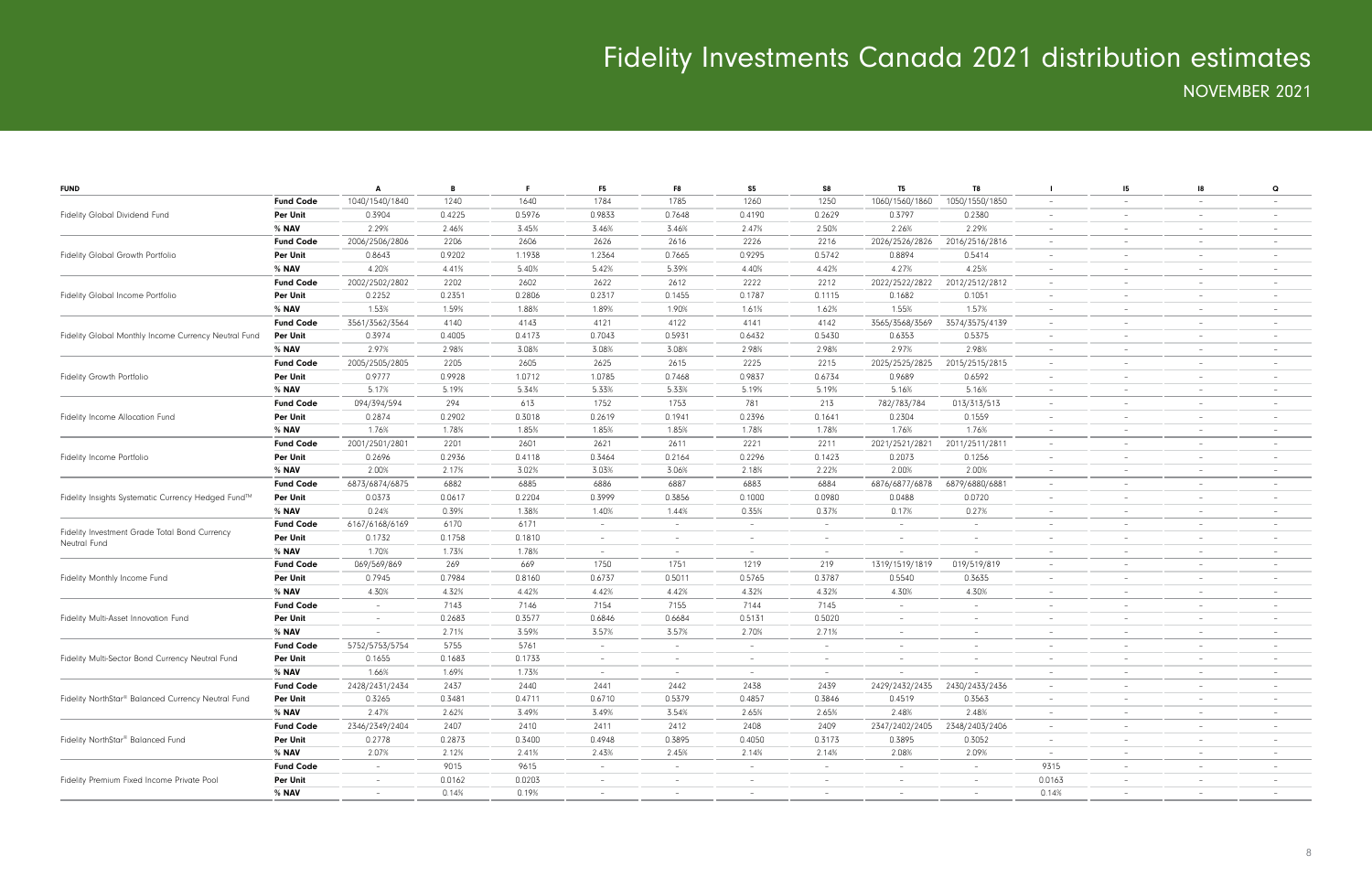| <b>FUND</b>                                            |                  | A                        | B      | F.     | F <sub>5</sub>                  | F8                       | S <sub>5</sub>           | S8                       | T <sub>5</sub>           | T8                       | - 1                      | 15                       | -18                      | $\mathbf Q$              |
|--------------------------------------------------------|------------------|--------------------------|--------|--------|---------------------------------|--------------------------|--------------------------|--------------------------|--------------------------|--------------------------|--------------------------|--------------------------|--------------------------|--------------------------|
|                                                        | <b>Fund Code</b> | $\overline{\phantom{a}}$ | 904    | 916    | $\hspace{0.1mm}-\hspace{0.1mm}$ |                          | $-$                      | $\overline{\phantom{0}}$ | $\overline{\phantom{a}}$ | $\overline{\phantom{a}}$ | 918                      | $\overline{\phantom{a}}$ | $\overline{\phantom{0}}$ | $\overline{\phantom{a}}$ |
| Fidelity Premium Tactical Fixed Income Private Pool    | Per Unit         | $\sim$                   | 0.0129 | 0.0159 | $\sim$                          | $\overline{a}$           | $\overline{a}$           | $\overline{a}$           | $\sim$                   | $\sim$                   | 0.0125                   | $\sim$                   | $\overline{a}$           | $\overline{\phantom{a}}$ |
|                                                        | % NAV            | $\overline{\phantom{a}}$ | 0.15%  | 0.20%  | $\sim$                          | $\sim$                   | $\sim$                   | $\sim$                   |                          | $\sim$                   | 0.15%                    | $\sim$                   | $\sim$                   | $\sim$                   |
|                                                        | <b>Fund Code</b> | 1098/1598/1898           | 1298   | 1698   | 1728                            | 1729                     | 1726                     | 1727                     | 1720/1721/1722           | 1723/1724/1725           | $\sim$                   | $\overline{\phantom{a}}$ | $\sim$                   | $\overline{\phantom{a}}$ |
| <b>Fidelity Special Situations Fund</b>                | Per Unit         | 1.1380                   | 1.2256 | 1.7370 | 1.2449                          | 1.0299                   | 0.9289                   | 0.7540                   | 0.8561                   | 0.6944                   | $\sim$                   | $\equiv$                 | $\sim$                   | $-$                      |
|                                                        | $%$ NAV          | 2.79%                    | 2.96%  | 3.96%  | 3.95%                           | 3.97%                    | 2.97%                    | 2.97%                    | 2.77%                    | 2.76%                    | $\sim$                   | $\overline{\phantom{a}}$ | $\overline{a}$           | $\overline{a}$           |
|                                                        | <b>Fund Code</b> | 3500/3502/3503           | 3504   | 3505   | $\overline{a}$                  | $\overline{a}$           | $\sim$                   | $\overline{\phantom{0}}$ | $\sim$                   | $\sim$                   | $\sim$                   | $\overline{\phantom{a}}$ | $\overline{a}$           | $-$                      |
| Fidelity Strategic Income Currency Neutral Fund        | Per Unit         | 0.0198                   | 0.0219 | 0.0271 | $\overline{\phantom{a}}$        | $\overline{\phantom{0}}$ | $\overline{\phantom{0}}$ | $\overline{\phantom{0}}$ | $\sim$                   | $\overline{\phantom{a}}$ | $\overline{\phantom{a}}$ | $\overline{\phantom{a}}$ | $\overline{a}$           | $-$                      |
|                                                        | % NAV            | 0.20%                    | 0.22%  | 0.27%  | $\sim$                          | $\overline{\phantom{0}}$ | $\sim$                   | $\overline{\phantom{0}}$ | $\sim$                   | $\overline{\phantom{a}}$ | $\sim$                   | $\overline{\phantom{a}}$ | $-$                      | $-$                      |
|                                                        | <b>Fund Code</b> | 901/902/903              | 797    | 798    | $\sim$                          | $\overline{\phantom{a}}$ | $\sim$                   | $\overline{\phantom{a}}$ | $\sim$                   | $\equiv$                 | $\sim$                   | $\sim$                   | $\overline{a}$           | $\overline{\phantom{0}}$ |
| Fidelity Tactical Fixed Income Fund                    | Per Unit         | 0.0097                   | 0.0123 | 0.0157 | $\sim$                          | $\sim$                   | $\sim$                   | $\sim$                   | $\sim$                   | $\overline{\phantom{a}}$ | $\sim$                   | $\overline{\phantom{a}}$ | $\sim$                   | $\overline{\phantom{0}}$ |
|                                                        | % NAV            | 0.12%                    | 0.14%  | 0.19%  | $\sim$                          | $\overline{\phantom{a}}$ | $\sim$                   | $\overline{\phantom{a}}$ |                          | $\overline{\phantom{a}}$ | $\equiv$                 | $\overline{\phantom{a}}$ | $\sim$                   |                          |
|                                                        | <b>Fund Code</b> | 2475/2478/2481           | 2484   | 2487   | 2488                            | 2489                     | 2485                     | 2486                     | 2476/2479/2482           | 2477/2480/2483           | $\overline{\phantom{a}}$ | $\overline{\phantom{a}}$ | $\overline{\phantom{a}}$ |                          |
| Fidelity Tactical High Income Currency Neutral Fund    | <b>Per Unit</b>  | 0.0016                   | 0.0039 | 0.0175 | 0.0304                          | 0.0236                   | 0.0085                   | 0.0045                   | 0.0016                   | 0.0013                   | $\equiv$                 |                          | $\overline{a}$           | $\overline{a}$           |
|                                                        | % NAV            | 0.01%                    | 0.03%  | 0.12%  | 0.13%                           | 0.13%                    | 0.04%                    | 0.03%                    | 0.01%                    | 0.01%                    | $\sim$                   | $\overline{\phantom{a}}$ | $\overline{\phantom{0}}$ | $-$                      |
|                                                        | <b>Fund Code</b> | 1302/1303/1304           | 1344   | 1356   | 1409                            | 1414                     | 1384                     | 1393                     | 1395/1396/1397           | 1400/1401/1402           | $\sim$                   | $\overline{\phantom{a}}$ | $\overline{a}$           | $-$                      |
| Fidelity Tactical Strategies Fund                      | Per Unit         | 0.3998                   | 0.4189 | 0.5591 | 0.5114                          | 0.3583                   | 0.3761                   | 0.2528                   | 0.3515                   | 0.2397                   | $\sim$                   | $\overline{\phantom{a}}$ | $\overline{\phantom{0}}$ | $\overline{\phantom{0}}$ |
|                                                        | % NAV            | 2.79%                    | 2.93%  | 3.76%  | 3.83%                           | 3.84%                    | 2.96%                    | 2.92%                    | 2.79%                    | 2.81%                    | $\sim$                   | $\overline{\phantom{a}}$ | $\overline{a}$           | $-$                      |
|                                                        | <b>Fund Code</b> | 1054/1062/1100           | 1138   | 1170   | 1177                            | 1178                     | 1139                     | 1164                     | 1059/1079/1114           | 1061/1096/1133           | $\sim$                   | $\overline{\phantom{a}}$ | $\overline{\phantom{a}}$ | $\overline{\phantom{0}}$ |
| Fidelity U.S. Dividend Currency Neutral Fund           | <b>Per Unit</b>  | 0.6114                   | 0.6488 | 0.8629 | 1.1116                          | 0.8945                   | 0.8221                   | 0.6616                   | 0.7607                   | 0.6311                   | $\sim$                   | $\sim$                   | $\sim$                   | $-$                      |
|                                                        | % NAV            | 3.04%                    | 3.20%  | 4.21%  | 4.18%                           | 4.18%                    | 3.19%                    | 3.19%                    | 2.98%                    | 3.07%                    | $\sim$                   | $\overline{\phantom{a}}$ | $\sim$                   | $\sim$                   |
|                                                        | <b>Fund Code</b> | 905/943/947              | 966    | 978    | 979                             | 980                      | 974                      | 976                      | 917/944/954              | 941/946/958              | $\sim$                   | $\overline{\phantom{a}}$ | $-$                      |                          |
| Fidelity U.S. Dividend Fund                            | Per Unit         | 0.2500                   | 0.2927 | 0.5400 | 0.7096                          | 0.5645                   | 0.3744                   | 0.2923                   | 0.3201                   | 0.2467                   | $\sim$                   | $\sim$                   | $\sim$                   | $\overline{a}$           |
|                                                        | $%$ NAV          | 1.03%                    | 1.20%  | 2.20%  | 2.19%                           | 2.22%                    | 1.18%                    | 1.19%                    | 1.01%                    | 1.01%                    | $\overline{a}$           | $\sim$                   | $\overline{a}$           | $-$                      |
|                                                        | <b>Fund Code</b> | $\sim$                   | 1994   | 1997   | 1999                            | 2000                     | 1995                     | 1996                     | $\sim$                   | $\sim$                   | 2007                     | 2008                     | 2009                     | $-$                      |
| Fidelity U.S. Dividend Private Pool                    | Per Unit         | $\overline{\phantom{a}}$ | 0.4189 | 0.5822 | 0.8115                          | 0.6145                   | 0.5740                   | 0.4316                   | $\overline{\phantom{a}}$ | $\overline{\phantom{a}}$ | 0.4161                   | 0.5708                   | 0.4461                   | $\overline{\phantom{0}}$ |
|                                                        | % NAV            |                          | 2.55%  | 3.53%  | 3.51%                           | 3.51%                    | 2.52%                    | 2.52%                    | $\sim$                   | $\overline{\phantom{a}}$ | 2.54%                    | 2.52%                    | 2.61%                    | $-$                      |
|                                                        | <b>Fund Code</b> | 6833/6834/6835           | 6842   | 6845   | 6846                            | 6847                     | 6843                     | 6844                     | 6836/6837/6838           | 6839/6840/6841           | $\sim$                   | $\overline{\phantom{a}}$ | $\sim$                   |                          |
| Fidelity U.S. Dividend Systematic Currency Hedged Fund | Per Unit         | 0.0660                   | 0.0858 | 0.2178 | 0.3846                          | 0.3587                   | 0.1509                   | 0.1380                   | 0.1339                   | 0.1026                   | $\overline{\phantom{a}}$ | $\overline{\phantom{a}}$ | $\sim$                   |                          |
|                                                        | % NAV            | 0.52%                    | 0.67%  | 1.66%  | 1.66%                           | 1.67%                    | 0.66%                    | 0.66%                    | 0.59%                    | 0.49%                    | $\overline{a}$           | $\overline{\phantom{a}}$ | $\overline{a}$           | $\overline{a}$           |
|                                                        | <b>Fund Code</b> | $\overline{\phantom{a}}$ | 1975   | 1978   | 1979                            | 1980                     | 1976                     | 1977                     | $\sim$                   | $\overline{\phantom{a}}$ | 1981                     | 1982                     | 1983                     | $-$                      |
| Fidelity U.S. Growth and Income Private Pool           | Per Unit         | $\sim$                   | 0.9089 | 0.9888 | 1.0326                          | 0.8058                   | 0.9294                   | 0.7301                   | $\sim$                   | $\sim$                   | 0.9056                   | 0.9219                   | 0.7183                   | $-$                      |
|                                                        | % NAV            | $\sim$                   | 5.28%  | 5.58%  | 5.61%                           | 5.63%                    | 5.33%                    | 5.37%                    | $\sim$                   | $\overline{\phantom{a}}$ | 5.28%                    | 5.31%                    | 5.34%                    | $-$                      |
|                                                        | <b>Fund Code</b> | 2675/2678/2687           | 2697   | 2700   | 2701                            | 2702                     | 2698                     | 2699                     | 2676/2679/2688           | 2677/2680/2690           | $\sim$                   | $\sim$                   | $\overline{\phantom{0}}$ | $-$                      |
| Fidelity U.S. Monthly Income Currency Neutral Fund     | <b>Per Unit</b>  | 0.8132                   | 0.8261 | 0.8357 | 0.8364                          | 0.6625                   | 0.7637                   | 0.6035                   | 0.7491                   | 0.5933                   | $\sim$                   | $\sim$                   | $\overline{\phantom{a}}$ |                          |
|                                                        | % NAV            | 4.31%                    | 4.33%  | 4.43%  | 4.43%                           | 4.43%                    | 4.33%                    | 4.33%                    | 4.31%                    | 4.31%                    | $\sim$                   | $\sim$                   | $\sim$                   | $-$                      |
|                                                        | <b>Fund Code</b> | 1315/1322/1326           | 1330   | 1336   | 1337                            | 1338                     | 1332                     | 1333                     | 1317/1323/1327           | 1320/1325/1328           | $\overline{\phantom{a}}$ | $\overline{\phantom{a}}$ | $\overline{\phantom{a}}$ | $\overline{\phantom{0}}$ |
| Fidelity U.S. Monthly Income Fund                      | Per Unit         | 0.4539                   | 0.4656 | 0.4890 | 0.4905                          | 0.3693                   | 0.4252                   | 0.3191                   | 0.4141                   | 0.3112                   | $\sim$                   | $\overline{\phantom{a}}$ | $-$                      | $-$                      |
|                                                        | % NAV            | 2.42%                    | 2.44%  | 2.54%  | 2.54%                           | 2.54%                    | 2.44%                    | 2.44%                    | 2.42%                    | 2.42%                    | $\sim$                   | $\sim$                   | $\overline{a}$           | $\overline{\phantom{0}}$ |
|                                                        | <b>Fund Code</b> | 6726/6727/6728           | 6735   | 6738   | 6739                            | 6740                     | 6736                     | 6737                     | 6729/6730/6731           | 6732/6733/6734           | $\sim$                   | $\overline{\phantom{a}}$ | $-$                      | $-$                      |
| Fidelity Women's Leadership Systematic Currency        | Per Unit         | 0.2243                   | 0.2559 | 0.4233 | 0.7520                          | 0.7055                   | 0.4615                   | 0.4307                   | 0.4135                   | 0.3855                   | $\sim$                   | $\sim$                   | $\overline{a}$           | $\overline{\phantom{0}}$ |
| Hedged Fund                                            | % NAV            | 1.48%                    | 1.68%  | 2.70%  | 2.69%                           | 2.70%                    | 1.70%                    | 1.70%                    | 1.53%                    | 1.53%                    | $\equiv$                 |                          |                          |                          |
|                                                        |                  |                          |        |        |                                 |                          |                          |                          |                          |                          |                          |                          |                          |                          |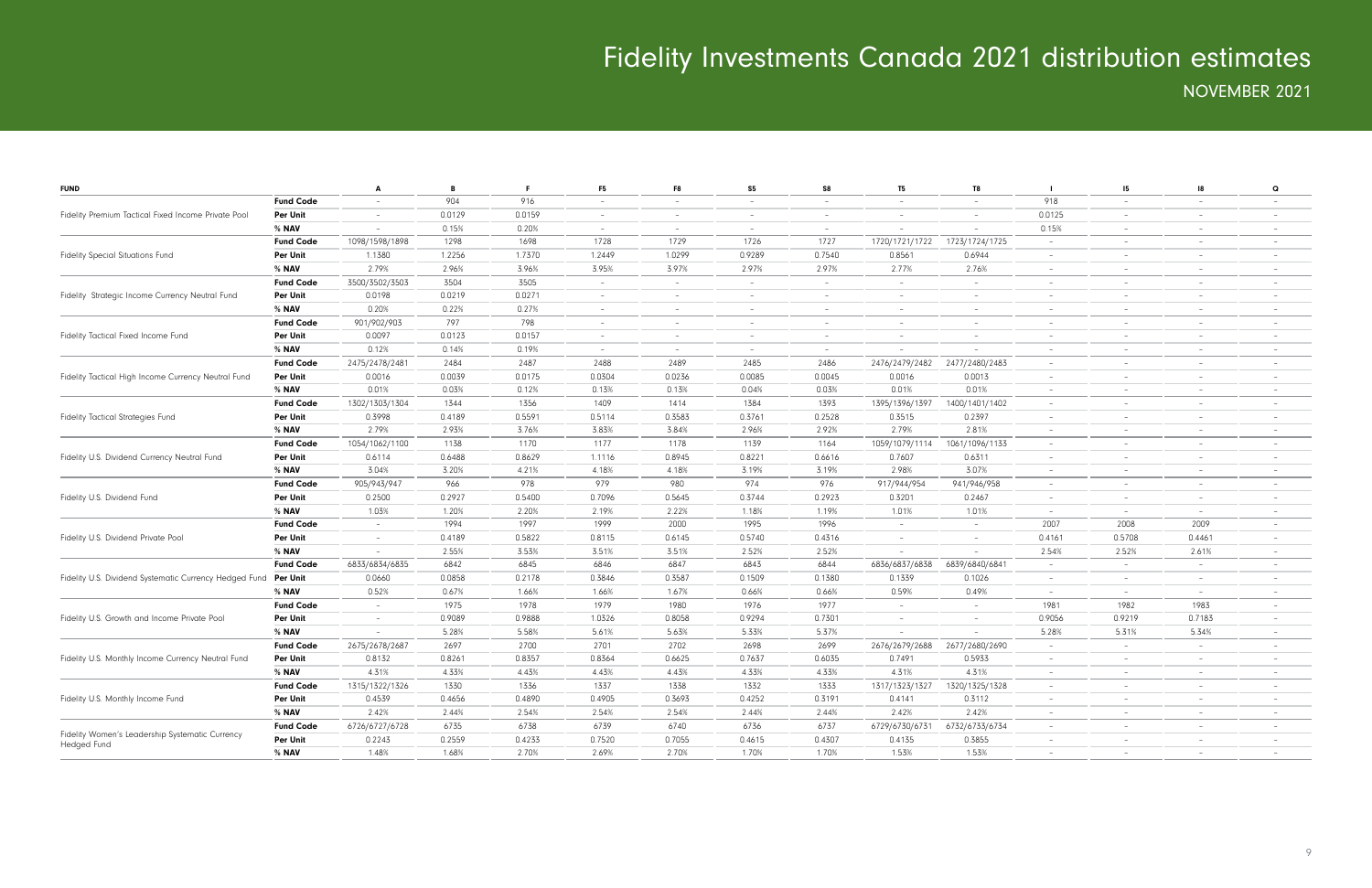#### Distribution payment date: December 31, 2021

The Fidelity ETF Mutual Funds intend to pay distributions for the following funds on December 31 to all unitholders holding the funds as of December 30 (i.e. the record date). The following estimates are related to capital gains only as it relates to estimates from the underlying ETFs. The actual distributions will be different:

| <b>FUND</b>                                                                |                  | B      | F      |
|----------------------------------------------------------------------------|------------------|--------|--------|
|                                                                            | <b>Fund Code</b> | 2143   | 2144   |
| Fidelity All-in-One Balanced ETF Fund                                      | Per Unit         | 0.1552 | 0.2517 |
|                                                                            | % NAV            | 1.47%  | 2.36%  |
|                                                                            | <b>Fund Code</b> | 2157   | 2159   |
| Fidelity All-in-One Growth ETF Fund                                        | Per Unit         | 0.2737 | 0.3766 |
|                                                                            | % NAV            | 2.49%  | 3.40%  |
|                                                                            | <b>Fund Code</b> | 6533   | 6534   |
| Fidelity Canadian High Quality Index ETF Fund                              | Per Unit         | 0.2100 | 0.2466 |
|                                                                            | % NAV            | 1.68%  | 1.97%  |
|                                                                            | <b>Fund Code</b> | 6542   | 6543   |
| Fidelity International High Quality Index ETF Fund                         | Per Unit         | 0.3916 | 0.4808 |
|                                                                            | % NAV            | 2.70%  | 3.28%  |
|                                                                            | <b>Fund Code</b> | 6782   | 6783   |
| <b>Fidelity Sustainable World ETF Fund</b>                                 | Per Unit         | 0.4590 | 0.6043 |
|                                                                            | % NAV            | 3.33%  | 4.33%  |
|                                                                            | <b>Fund Code</b> | 6768   | 6769   |
| Fidelity Systematic U.S. High Yield Bond Currency<br>Neutral ETF Fund      | Per Unit         | 0.6210 | 0.6265 |
|                                                                            | % NAV            | 6.25%  | 6.30%  |
|                                                                            | <b>Fund Code</b> | 4102   | 4103   |
| Fidelity U.S. Dividend for Rising Rates Currency Neutral<br>Index ETF Fund | Per Unit         | 0.1435 | 0.1558 |
|                                                                            | % NAV            | 1.13%  | 1.23%  |
|                                                                            | <b>Fund Code</b> | 4097   | 4098   |
| Fidelity U.S. Dividend for Rising Rates Index ETF Fund                     | Per Unit         | 0.1962 | 0.2088 |
|                                                                            | % NAV            | 1.56%  | 1.66%  |
|                                                                            | <b>Fund Code</b> | 4094   | 4095   |
| Fidelity U.S. High Dividend Currency Neutral Index<br><b>ETF Fund</b>      | Per Unit         | 0.1574 | 0.1685 |
|                                                                            | % NAV            | 1.41%  | 1.51%  |
|                                                                            | <b>Fund Code</b> | 6539   | 6540   |
| Fidelity U.S. High Quality Currency Neutral Index<br><b>ETF Fund</b>       | Per Unit         | 1.0540 | 1.1137 |
|                                                                            | % NAV            | 6.27%  | 6.55%  |
|                                                                            | <b>Fund Code</b> | 6536   | 6537   |
| Fidelity U.S. High Quality Index ETF Fund                                  | Per Unit         | 1.0311 | 1.0884 |
|                                                                            | % NAV            | 6.31%  | 6.58%  |

% of NAV based on October 29, 2021 Net Asset Value